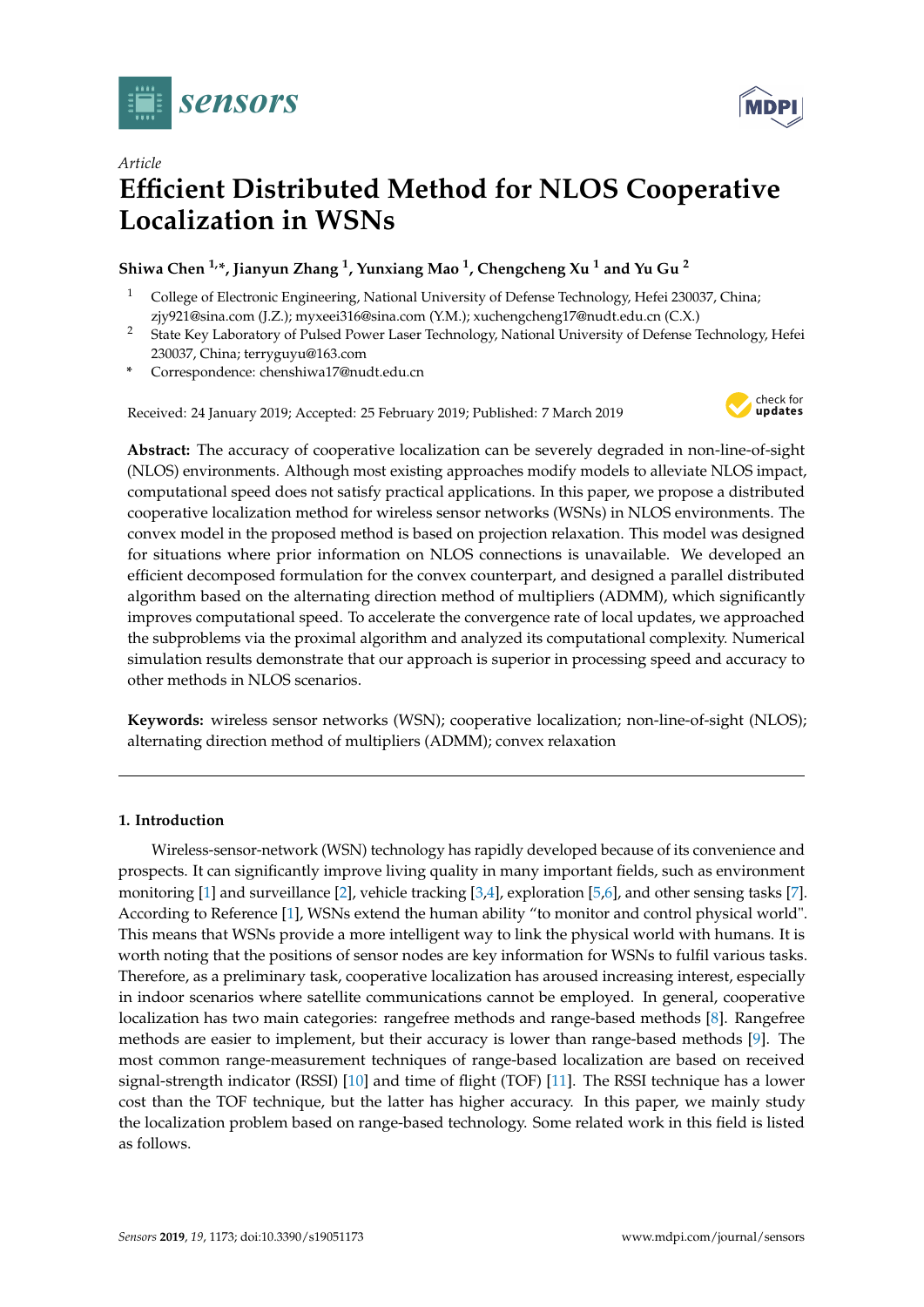#### *1.1. Related Work*

The maximum-likelihood (ML) problem of sensor cooperative localization is a complicated nonconvex problem of high dimensionality. It is quite difficult to obtain an optimal solution. Most existing approaches try to find a feasible solution by applying relaxation methods to the original nonconvex problem. Among them, the most typical ones are listed. Semidefinite programming (SDP) relaxation for cooperative localization is proposed in References [\[12](#page-16-11)[–14\]](#page-17-0). In Reference [\[13\]](#page-17-1), the authors formulated the cooperative localization problem via graph realization theory, and derived the upper and lower bounds of the SDP objective function. In Reference [\[14\]](#page-17-0), the authors developed three relaxations: node-based SDP (NSDP), edge-based SDP (ESDP), and sub-SDP (SSDP). NSDP and ESDP are weaker than the original SDP relaxation of Reference [\[12\]](#page-16-11), but they both remain efficient and accurate. SSDP paves a faster way to efficiently solve a general SDP problem without sacrificing solution quality. In Reference [\[15\]](#page-17-2), the authors proposed a novel model by combining angle information with range measurements, and transformed the model into an SDP problem. This method has excellent performance, but it also has considerably high computational complexity. The work in References [\[16,](#page-17-3)[17\]](#page-17-4) proposes second-order cone programming (SOCP) by relaxing distance constraints. The work in Reference [\[16\]](#page-17-3) further applies SOCP to alleviate the computational burden of the standard SDP problem at the price of performance degradation. The authors in Reference [\[17\]](#page-17-4) designed a method suited for both Gaussian and Laplacian noise environments. In addition to the aforementioned convex relaxations, some other methods also contribute to improving localization performance. In Reference [\[18\]](#page-17-5), the authors formulated the problem as a regression problem over adaptive bases. They utilized the eigenvector of a distance affinity matrix as the initial point and implemented iterations by conjugate gradient descent. In Reference [\[19\]](#page-17-6) , the authors derived a majorization–minimization (MM) algorithm with quadratic objective function. However, all the methods or algorithms above are implemented in a centralized framework.

The centralized framework is a classical paradigm that transmits data to the central or fusion node to fulfil entire network tasks. A centralized framework is easy to implement, but the computational burden becomes extremely heavy for large-scale sensor networks. Centralized algorithms are prone to data-traffic bottlenecks among sensors around the central node [\[20\]](#page-17-7). As the number of sensor nodes grows, the problem size and the computational complexity in the centralized framework dramatically increase. Scale limits and time delay brought by the centralized paradigm may affect the engineering implementation of WSNs. Due to the advent of large-scale networks, it is urgent to find an effective framework to satisfy the requirements on both processing speed and localization accuracy. Therefore, the distributed paradigm has become a new tendency in this field.

Compared with the centralized paradigm, the distributed paradigm is an algorithm with all nodes performing the same type of computation. A number of distributed approaches have been proposed over the years, such as the distributed gradient descent method [\[21\]](#page-17-8), multidimensional scaling method [\[22\]](#page-17-9), and the sequential greedy optimization (SGO) algorithm [\[23\]](#page-17-10). In Reference [\[24\]](#page-17-11), the authors developed a parallel distributed algorithm based on SOCP relaxation, but the convergence property of the algorithm was not established. The work in Reference [\[25\]](#page-17-12) proposes a sequential method: the estimated neighbors are regarded as new anchors, which are then used to estimate other sensors. This process only stops when the whole network is covered. In Reference [\[23\]](#page-17-10), the authors applied the SGO algorithm to ESDP and SOCP relaxation formulations. The work in Reference [\[26\]](#page-17-13) developed an ESDP relaxation method and designed a distributed algorithm relying on the alternating direction method of multipliers (ADMM), of which the convergence property was guaranteed and proven in Reference [\[27\]](#page-17-14). Then, in Reference [\[28\]](#page-17-15), the authors proposed a distributed method based on ADMM in the presence of harsh nonconvexities. In oder to guarantee that the solution converges to the optimal point, the authors established the mathematic model to choose penalty parameters. The work in Reference [\[20\]](#page-17-7) proposed a tighter convex problem via projection relaxation and put this problem into the distributed Nesterov framework. A hybrid solution was presented in Reference [\[29\]](#page-17-16) by combining the convex relaxations of Reference [\[20\]](#page-17-7) and the distributed method of Reference [\[28\]](#page-17-15).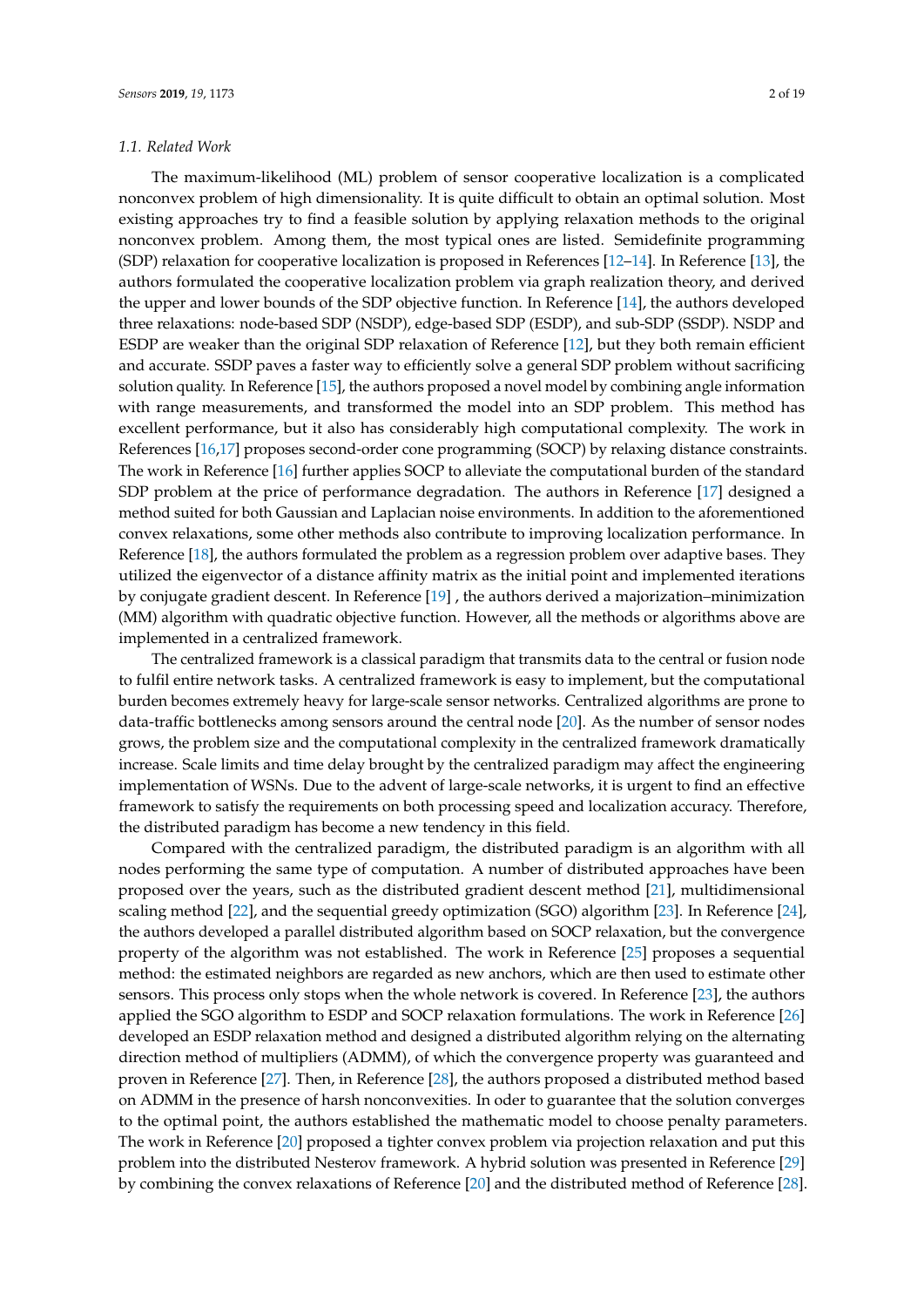These distributed approaches are effective and bring a controlled computational burden. Convergence performance is generally guaranteed.

However, the aforementioned distributed algorithms work only in line-of-sight (LOS) scenarios. In some practical situations, such as in forests, cities, and indoor places, most connections between sensors are non-line-of-sight (NLOS) because of the obstacles in the direct paths of signal propagation. This phenomenon can severely degrade localization accuracy if the NLOS impact is not taken into consideration. In general, two approaches are applied to alleviate NLOS propagation in localization. The first approach distinguishes LOS and NLOS connections via prior information [\[30](#page-17-17)[–32\]](#page-17-18). This approach needs other measurement techniques to provide NLOS information, such as Direction of Arrival (DOA). Hence, its estimation model is less suitable for cooperative localization methods based on range-based techniques. The second approach modifies the original model by weighting and adding constraints of range-measurement errors [\[33,](#page-17-19)[34\]](#page-17-20). This kind of approach can be applied to more general scenarios. Some representative work is listed as follows. The work in Reference [\[35\]](#page-17-21) is "the first one to address NLOS node localization in WSN". According to three different scenarios, the authors provided three modified models of the ML estimator by adding the upper and lower bounds of range measurements. These models were solved in standard SDP problems with heuristic estimation. The work in Reference [\[34\]](#page-17-20) proposed an ESDP method and added constraints to improve robustness. In Reference [\[36\]](#page-17-22), the authors introduced NLOS bias parameters to the estimation model for the source-node locations and turned the model into a SDP problem. In Reference [\[37\]](#page-18-0), the authors proposed a three-block ADMM algorithm based on the model in Reference [\[36\]](#page-17-22). However, this method does not decrease the size of the original problem, and the authors also mention that "it is hard to distribute the calculation" because it involves matrix projection. The work in Reference [\[38\]](#page-18-1) proposed a distributed algorithm based on the Huber estimation of Reference [\[39\]](#page-18-2), but it did not provide theoretical proof for the convergence property.

#### *1.2. Contributions*

Up to now, most NLOS mitigation techniques applied to WSN cooperative localization still utilize centralized optimum algorithms. In this paper, we propose a parallel distributed algorithm based on a tight relaxation technique to both decrease computational complexity and improve accuracy in NLOS environments.

First, we propose a modified convex model based on projection relaxation, which relaxes the original nonconvex problem into its convex envelope. This model can be applied to tough situations where NLOS connections are unidentifiable in all range measurements. According to the bounds of range measurements, we formulated the problem in the form of projection distances. Then, we relaxed this formulation into the projection on convex sets by using Cauchy–Schwartz inequality. Compared with SDP, this approach improves the decomposition property of the convex model and the accuracy of the estimation results.

Second, we developed a parallel distributed algorithm to solve the convex model. We designed a consensus form to decompose the large-scale problem into numerous local subproblems and provide the relevant theoretical proof. The proposed consensus form is more suitable for an ADMM framework. It enables each node to solve each subproblem in parallel. We derived the concrete procedure of how to handle the problem in a parallel way. The distributed algorithm had much lower computational complexity than that in existing papers about NLOS cooperative localization.

Third, we further improved the convergence rate of local updates. The local subproblems are convex and nonquadratic differentiable, which makes them less appropriate for the Newton method and interior-point algorithm. Hence, with the guarantee of Lipschitz continuity, we propose an iterative algorithm to solve the untypical convex subproblems based on the proximal method.

The paper is organized as follows. Section [2](#page-3-0) formulates the cooperative localization problem and the corresponding convex relaxation. Section [3](#page-5-0) presents the consensus form and solves it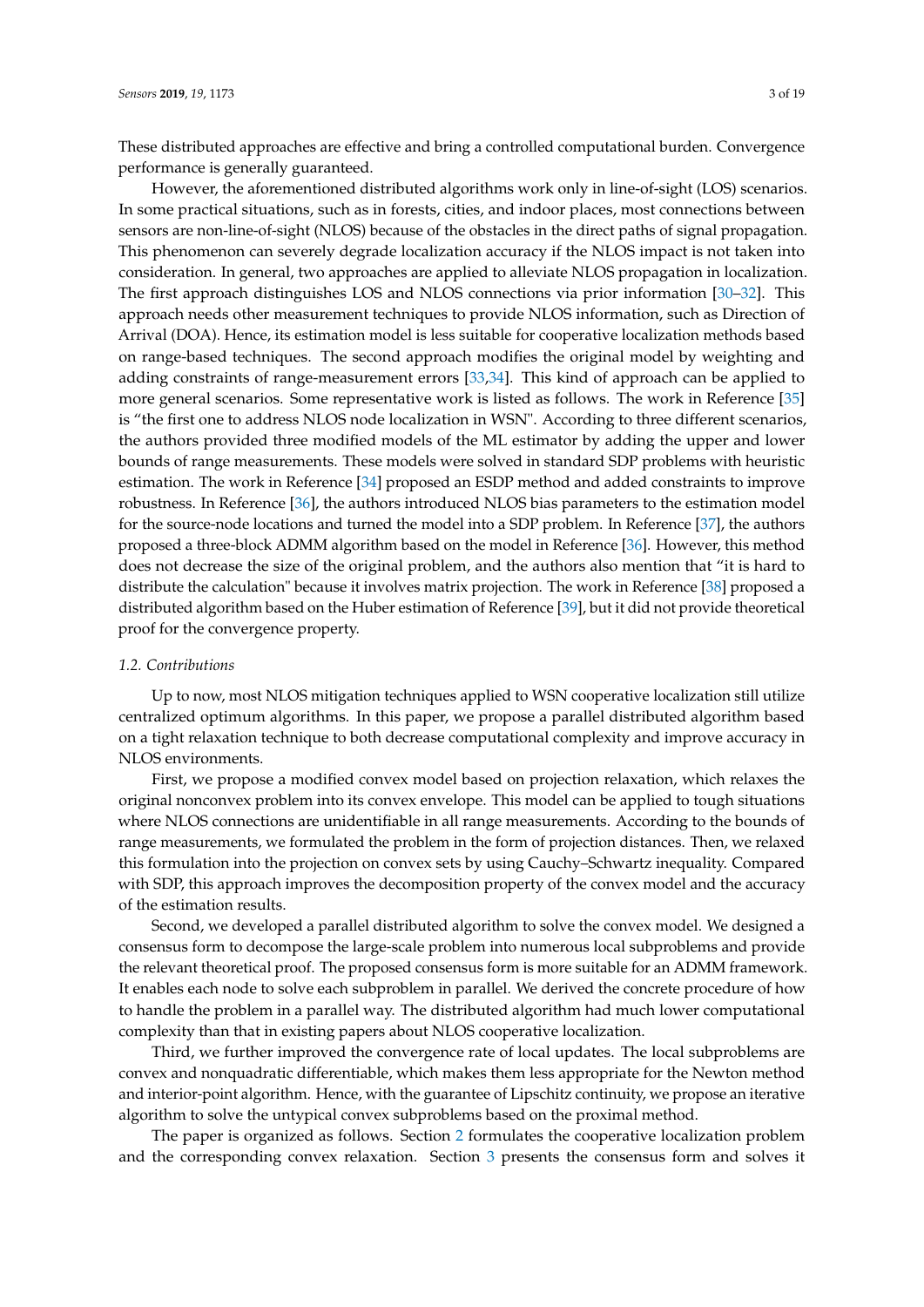in a distributed way. Section [4](#page-8-0) derives the iterative method for local subproblems. In Section [5,](#page-11-0) the simulation results are reported. Section [6](#page-16-12) concludes the paper.

#### <span id="page-3-0"></span>**2. Problem Formulation**

#### *2.1. Mathematic Model*

The mathematic model of range-based cooperative localization is described as follows. As is shown in Figure [1,](#page-3-1) consider a sensor network consisting of *N* source sensors, of which locations  $x_i \in \mathbb{R}^d$ , *i* = 1, 2, . . . , *N* are unknown, and *M* anchor sensors of which the location  $x_k$  ∈  $\mathbb{R}^d$ , k=N+1,..., N+M is known. *d* is the coordinate dimension. Source nodes are collected in the set  $S = \{1, 2, ..., N\}$ , and anchors are collected in the  $A = \{N+1, N+2, ..., N+M\}$  set. We denote the Euclidean distance between node *i* and *j* as *di*,*<sup>j</sup>* , and the noisy range measurement as *ri*,*<sup>j</sup>* . In general, not every pair of nodes can communicate because the communication distance has an upper limit. We denoted this distance limit as  $r_\mu$ . The neighbor of node *i* is denoted as  $j \in \mathcal{N}_i$  if  $r_{i,j}$  is available, i.e.,  $\mathcal{N}_i = \{j | r_{i,j} \le r_\mu, \forall j \in \mathcal{S}\}\$ ,  $\forall i \in \mathcal{S} \cup \mathcal{A}$ . We denoted the pairwise of source sensors as  $(i, j) \in \mathcal{Z}_{\mathcal{S}}$ , and the pairwise between a source sensor and an anchor as  $(i, k) \in \mathcal{Z}_{\mathcal{A}}$ . The distance between two nodes is defined as

<span id="page-3-2"></span>
$$
d_{i,j} = ||x_i - x_j|| \tag{1}
$$

<span id="page-3-1"></span>

**Figure 1.** Wireless sensor network (WSN) figuration. Blue circles denote anchors; white circles denote source nodes. The physical model of non-line-of-sight (NLOS) connections is presented by *obstacle* and *scattering object*.

Considering the impact of NLOS propagation on distance estimation, we divided the range measurements into two sets. We used  $Z_{LOS}$  (and, respectively,  $Z_{NLOS}$ ) to denote the set of pairwise nodes in which connections between nodes are LOS (and, respectively, NLOS). Hence, the range measurements are defined as:

<span id="page-3-3"></span>
$$
\begin{cases} r_{i,j} = d_{i,j} + n_{i,j}, (i,j) \in \mathcal{Z}_{\text{LOS}} \\ r_{i,j} = d_{i,j} + \varepsilon_{i,j} + n_{i,j}, (i,j) \in \mathcal{Z}_{\text{NLOS}} \end{cases}
$$
 (2)

where  $n_{i,j} \sim N(0, \sigma_{i,j}^2)$  is the measurement noise following a zero-mean Gaussian distribution with variance  $\sigma_{i,j}^2$ , and  $\varepsilon_{i,j}$  is the error of the NLOS measurement that is exponentially distributed with a mean parameter  $\alpha_{i,j} = \alpha_{\text{NLOS}}$ . The value of  $\alpha_{\text{NLOS}}$  depends on the NLOS propagation environment [\[40–](#page-18-3)[42\]](#page-18-4).

In most cases, prior information of NLOS connections, such as NLOS distribution, is unavailable. In this paper, our model was designed for such tough scenarios, i.e., NLOS connections being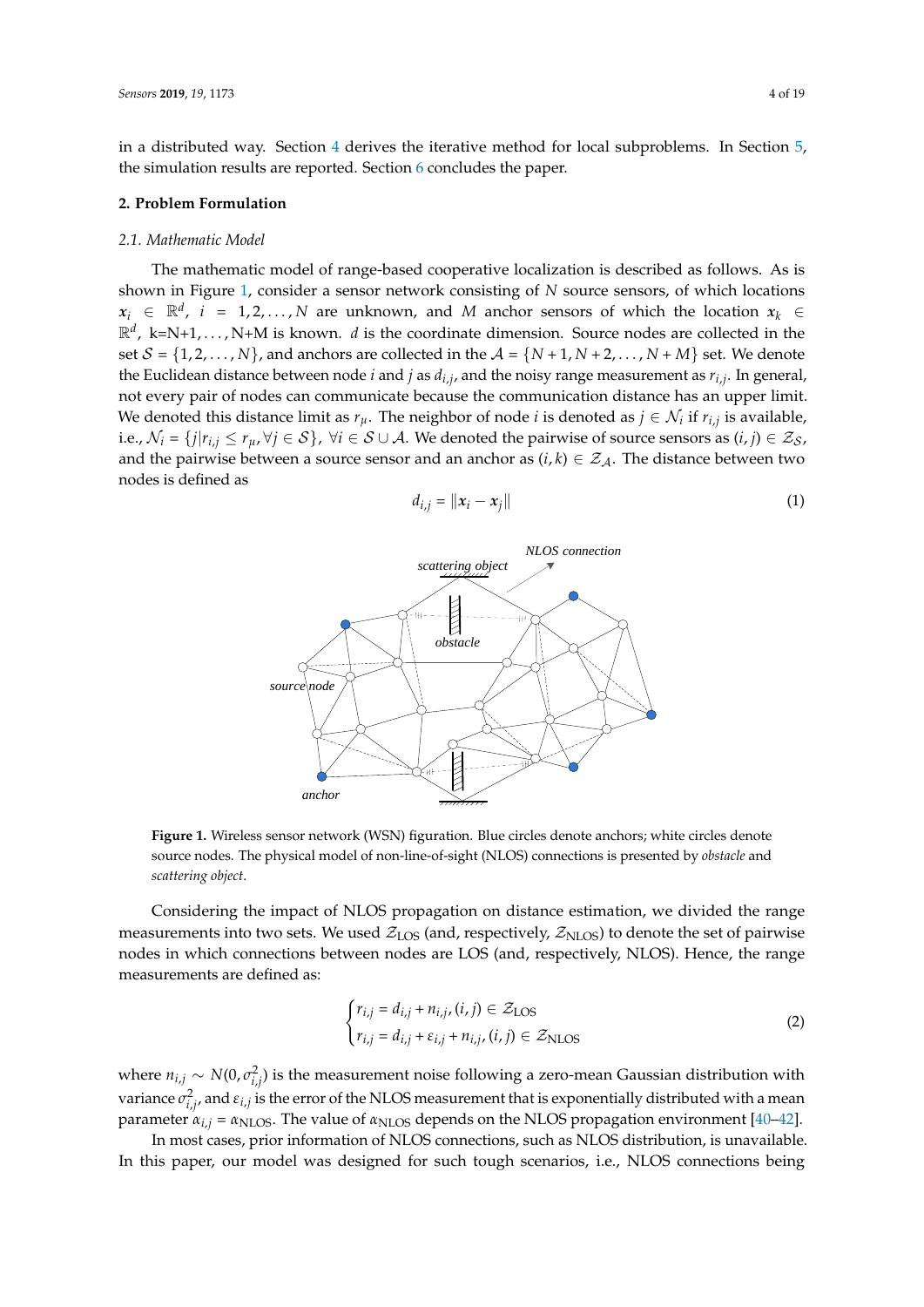unidentifiable among all connections. First, since we could not distinguish which connections were NLOS, we assumed that all range measurements were NLOS. Model *ri*,*<sup>j</sup>* was modified as

$$
r_{i,j} = d_{i,j} + \varepsilon_{i,j} + n_{i,j}, (i,j) \in \mathcal{Z}_{\text{NLOS}} \cup \mathcal{Z}_{\text{LOS}}
$$
\n(3)

## *2.2. Convex Relaxation*

The method in Reference [\[35\]](#page-17-21) provided two bounds of *di*,*<sup>j</sup>* in NLOS environments. The upper bound is

$$
u_{i,j} = r_{i,j} + 2\sigma_{i,j} \ge d_{i,j} \tag{4}
$$

the lower bound is

$$
l_{i,j} = r_{i,j} - 4\sigma_{i,j} \le d_{i,j} \tag{5}
$$

For the single-constraint case, the upper and lower bounds provide an annular feasible region. Heuristic localization estimation lies on the circle with a radius of  $(u_{i,j} + l_{i,j})/2$ . Hence, the optimization problem of cooperative localization in an NLOS environment is modified as:

<span id="page-4-0"></span>
$$
\hat{X}_s = \underset{X_s}{\text{argmin}} \sum_{(i,j) \in \mathcal{Z}_S \cup \mathcal{Z}_A} \frac{1}{2} \left( \|x_i - x_j\| - \frac{1}{2} (l_{i,j} + u_{i,j}) \right)^2 \tag{6}
$$

This model takes NLOS impact into account and uses heuristic points  $(u_{i,j} + l_{i,j})/2$  to replace range measurements *ri*,*<sup>j</sup>* . In severe environments where most connections are NLOS, range measurements may contain much false information and, thus, cannot directly be used as distance metrics. In Model [\(6\)](#page-4-0), the bounds can neutralize most NLOS errors in range measurements. However, Problem [\(6\)](#page-4-0) is nonconvex. In this paper, we propose a tight relaxation method rather than SDP. We used projection relaxation to obtain the convex envelope of the original nonconvex problem. The theoretical derivation is given as follows.

First, we rewrote the fundamental part of Problem [\(6\)](#page-4-0) in the form of a squared distance of the projection on a certain set by using Cauchy–Schwartz inequality.

The proof is given as follows:

If  $\|\boldsymbol{b}\| = d_0$ , we have

$$
(\|a\| - d_0)^2 = \|a\|^2 - 2\|a\|\|b\| + \|b\|^2
$$
  
\n
$$
\le \|a\|^2 - 2a^Tb + \|b\|^2
$$
  
\n
$$
= \|a - b\|^2
$$
\n(7)

Then, function

<span id="page-4-1"></span>
$$
f(a, d) = (||a|| - d_0)^2
$$
 (8)

can be rewritten as

$$
f(a,d) = \inf_{\|b\| = d_0} \|a - b\|^2 = \text{dist}^2(a, B)
$$
 (9)

where  $B = {b \|\phi\| = d_0}$  is a nonconvex set. Hence, the original problem can be written in a simpler form:

<span id="page-4-2"></span>
$$
\min \sum_{(i,j)\in\mathcal{Z}_{\mathcal{S}}\cup\mathcal{Z}_{\mathcal{A}}} \frac{1}{2} \text{dist}^2(x_i - x_j, B_{i,j}) \tag{10}
$$

where set  $B_{i,j}$  is a spherical surface depending on the bounds, i.e.,  $B_{i,j} = \{b \mid ||b|| = \frac{1}{2}(l_{i,j} + u_{i,j})\}$ .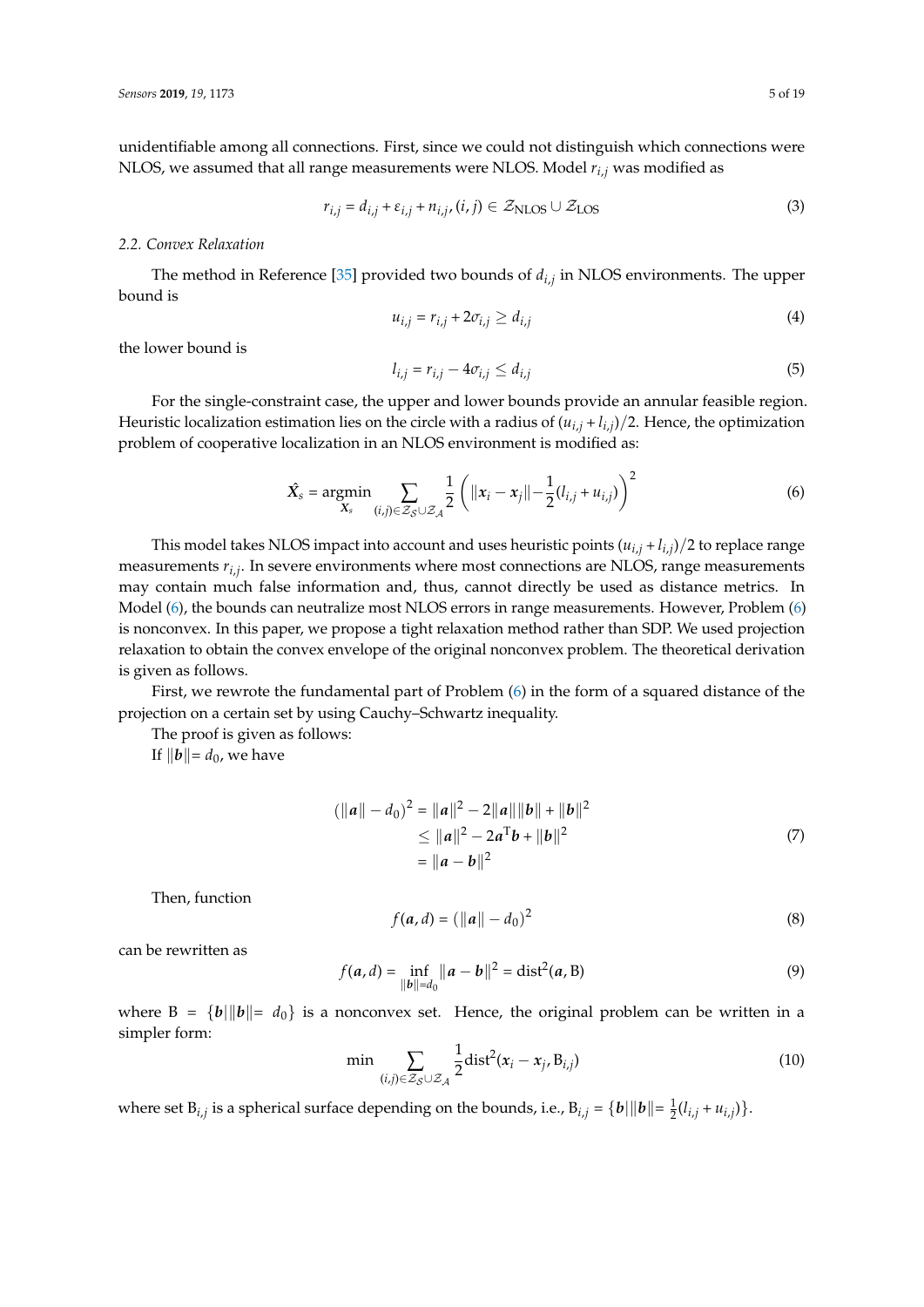A feasible approach is to find the convex envelope by relaxing constraint  $||\boldsymbol{b}|| = d_0$  to  $||\boldsymbol{b}|| \leq d_0$ . Therefore, we obtained the convex form based on Function [\(8\)](#page-4-1).

<span id="page-5-1"></span>
$$
\tilde{f}(a,d) = \inf_{\|b\| \le d_0} \|a - b\|^2 = \text{dist}^2(a, C)
$$
\n(11)

where  $C = \{b\vert ||b|| < d\}$  is the convex hull of the non-convex set B.

According to Equation [\(11\)](#page-5-1), we could establish the convex model corresponding to Problem [\(10\)](#page-4-2):

<span id="page-5-2"></span>
$$
\min \sum_{(i,j)\in\mathcal{Z}_{\mathcal{S}}\cup\mathcal{Z}_{\mathcal{A}}} \frac{1}{2} \text{dist}^2(x_i - x_j, C_{i,j})
$$
\n(12)

where  $C_{i,j} = \{ b | ||b|| \le \frac{1}{2} (l_{i,j} + u_{i,j}) \}$  is a convex set.

## <span id="page-5-0"></span>**3. Distributed Framework**

In order to approach the solution of convex optimization Problem [\(12\)](#page-5-2) in a distributed way, we built the consensus form to formulate Problem [\(12\)](#page-5-2) and design a parallel distributed algorithm based on ADMM. Problem [\(12\)](#page-5-2) cannot be directly applied to parallel ADMM because it involves matrix calculation. We built the consensus form to decompose large-scale Problem [\(12\)](#page-5-2) into *N* + *M* subproblems with independent variables. Then, we could design the ADMM framework to solve these subproblems in a parallel way. In this section, we prove the feasibility of decomposing Problem [\(12\)](#page-5-2) and provide the concrete procedure of the parallel distributed algorithm.

The consensus form could independently represent the connections between each sensor and its neighbors in the whole network by duplicating a new vector of each node *j* at neighbor node *i*.

Let  $z_i = \left[(z_i)_j^{\mathrm{T}}\right]^{\mathrm{T}} \in \mathbb{R}^{(\mathcal{N}_i+1)d}$  ,  $i \in \mathcal{S} \cup \mathcal{A}$  be the local variable, where  $\hat{\mathcal{N}}_i$  represents the length of  $\mathcal{N}_i$ . Component  $(z_i)_{j}$  has the same dimension as  $x_i$ . Each of these local variables consists of selected elements of global variable  $x = [x_1^T, x_2^T, \ldots, x_{N+M}^T]^T$ . Mapping from the local variable to the global variable is

$$
\begin{cases} (z_i)_1 = x_i \\ (z_i)_j = x_l \end{cases} i \in \mathcal{S} \cup \mathcal{A}, l \in \mathcal{N}_i, j = 2, \dots, \hat{\mathcal{N}}_i + 1 \tag{13}
$$

when we put the elements of neighbor set  $\mathcal{N}_i$  in corresponding vector  $\mathcal{N}_i$  in an ascending order, the relation between  $(z_i)_j$  and  $x_l$  is  $l = N_i(j-1)$ .  $N_i(j)$  means the *j*th element of  $N_i$ . In other words,  $(z_i)_j$  is the duplication of (*j* − 1)th neighbor node at node *i*.

<span id="page-5-3"></span>Therefore, Problem [\(12\)](#page-5-2) has an equivalent form:

$$
\min \sum_{i=1}^{N+M\hat{\mathcal{N}}_{i}+1} \sum_{j=2}^{N+M\hat{\mathcal{N}}_{i}+1} \frac{1}{2} \text{dist}^{2}((z_{i})_{1}-(z_{i})_{j}, C_{i,l})
$$
\n
$$
\text{s.t. } z_{i}-\tilde{x}_{i}=0, \forall i \in S \cup \mathcal{A}
$$
\n
$$
(z_{k})_{1}=x_{k}, \forall k \in \mathcal{A}
$$
\n
$$
(14)
$$

where  $\tilde{x}_i$  is the linear function of *x*.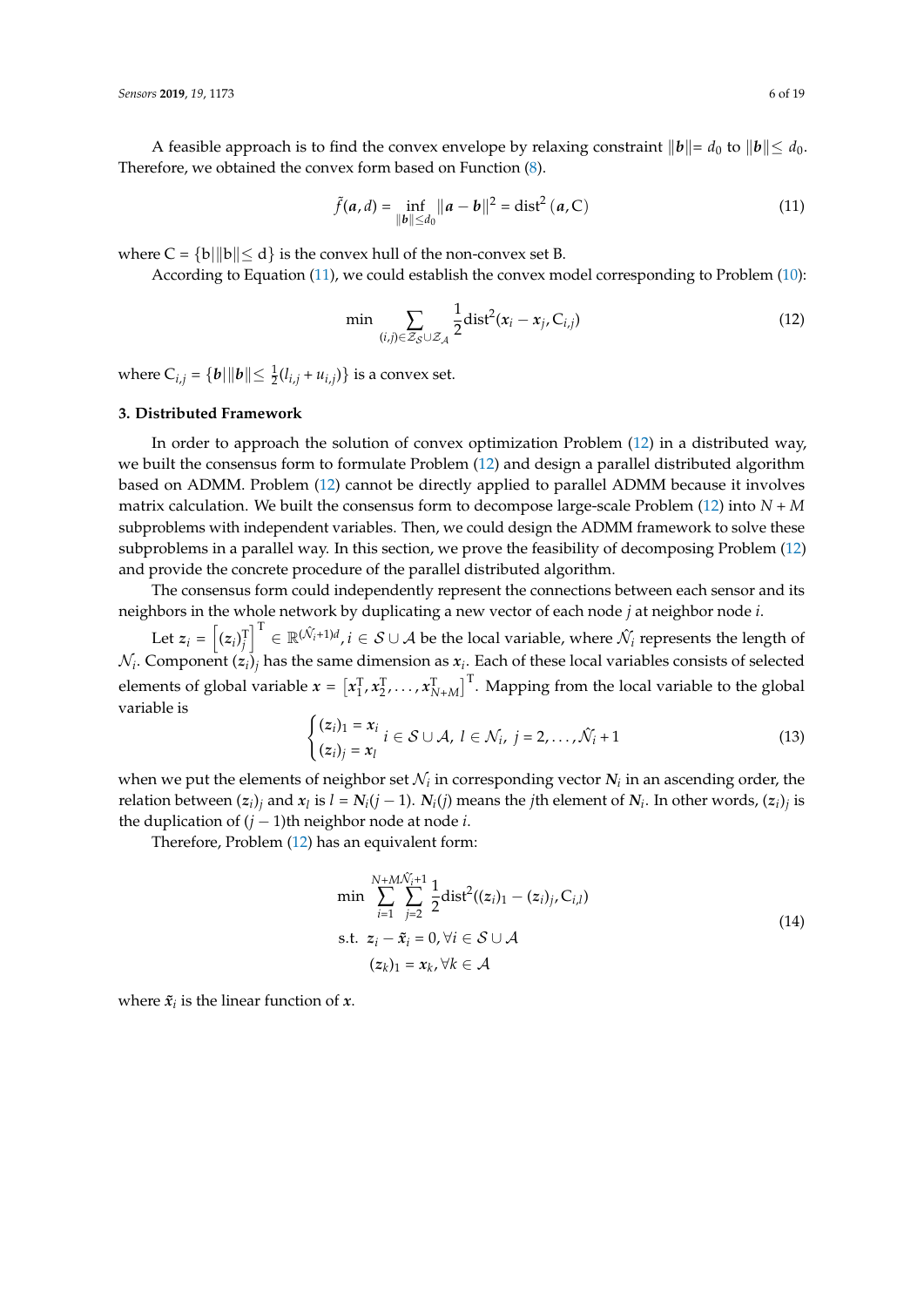We denoted local objective function as  $F_i(z_i)$  =  $\hat{\mathcal{N}}_{i+1}$ ∑ *j*=2  $\frac{1}{2}$ dist<sup>2</sup>((*z*<sub>*i*</sub>)<sub>1</sub> - (*z*<sub>*i*</sub>)<sub>*j*</sub>, C<sub>*i*,*l*</sub>). Obviously, total objective function  $F(z) = \sum_{n=1}^{N+M}$  $\sum_{i=1}$   $F_i(z_i)$  is separable. Then, we could rewrite Problem [\(14\)](#page-5-3) in another, simpler form:

$$
\min \sum_{i=1}^{N+M} F_i(z_i)
$$
\n
$$
\text{s.t.} \quad z_i - A_i x = 0, \forall i \in S \cup A
$$
\n
$$
z \in \mathcal{R}_z \tag{15}
$$

where  $\mathcal{R}_z$  is a linear space satisfying

$$
\mathcal{R}_z = \{z | (z_k)_1 = x_k, \forall k \in \mathcal{A}\}\tag{16}
$$

Matrix  $A_i$  indicates the linear relation between local variable  $z_i$  and global variable  $x$  , of which the form is

$$
A_i = \begin{bmatrix} e_1 \\ (e_i)_{\forall i \in \mathcal{N}_i} \end{bmatrix} \otimes I_d \tag{17}
$$

where  $e_l$  is the *l*th unit-row vector in  $\mathbb{R}^{N+M}$ ,  $I_d$  is an identity matrix of order *d*, and  $\otimes$  is a Kronecker product.

By introducing an indicator function  $G_z(z)$  of  $\mathcal{R}_z$ , Problem [\(14\)](#page-5-3) can be rewritten in a general consensus form as

$$
\min F(z) + G_z(z) \n\text{s.t.} \quad z - Ax = 0
$$
\n(18)

<span id="page-6-0"></span>where *z* is the shorthand notation for  $[z_1^T, z_2^T, \ldots, z_{N+M}^T]^T$ , and  $A = [A_1; A_2; \ldots; A_{N+M}]$ .

Before deriving the ADMM framework, we needed to build the augmented Lagrangian function of Problem [\(18\)](#page-6-0)

$$
L(z, x, \lambda; c) = [F(z) + G_z(z)] + \lambda^{T} (z - Ax) + \sum_{i} \frac{1}{2} c ||z_i - A_i x||^2
$$
  
= 
$$
\sum_{i} [F_i(z_i) + G_{z_i}(z_i) + \lambda_i^{T} (z_i - A_i x) + \frac{1}{2} c ||z_i - A_i x||^2]
$$
 (19)

where  $\lambda$  is a vector consisting of Lagrangian multipliers, and  $c$  is the given penalty parameter. Indicator function  $G_z(z)$  can be written as the sum of numerous subfunctions, namely,  $G_z(z) = \sum G_{z_i}(z_i)$ , *i* by decomposing linear space R*<sup>z</sup>* as the Cartesian product of (*N* + *M*) closed convex sets  $\mathcal{R}_{z_1}, \mathcal{R}_{z_2}, \ldots, \mathcal{R}_{z_{N+M}}$ 

$$
\mathcal{R}_z = \mathcal{R}_{z_1} \times \mathcal{R}_{z_2} \times \ldots \mathcal{R}_{z_N} \times \mathcal{R}_{z_{N+1}} \times \ldots \times \mathcal{R}_{z_N + M}
$$

Indicator functions of sets  $\mathcal{R}_{z_1},\ldots,\mathcal{R}_{z_N}$  equal to identity matrices. Convex sets  $\mathcal{R}_{z_{N+1}},\ldots,\mathcal{R}_{z_{N+M}}$ have the affine form of

$$
\mathcal{R}_{z_k} = \{z_k | T_k z_k = x_k\}, \forall k \in \mathcal{A}
$$
\n
$$
\left(\begin{array}{c}\n\ddots & \ddots & \ddots \\
\ddots & \ddots & \ddots & \ddots\n\end{array}\right)
$$
\n
$$
\begin{array}{c}\n\ddots & \ddots & \ddots & \ddots \\
\ddots & \ddots & \ddots & \ddots & \ddots\n\end{array}
$$
\n
$$
(20)
$$

where  $T_k$  is a matrix satisfying  $T_k = \begin{pmatrix} 1, 0, \dots, 0 \\ \sqrt{k} \end{pmatrix}$  $\left\{\n\begin{array}{l}\n\in \mathcal{A}.\n\end{array}\n\right.$ 

Thus, we can conclude that the objective function, constraints, and penalty term are separable for each sensor. Distributed optimization could be obtained by applying the ADMM method to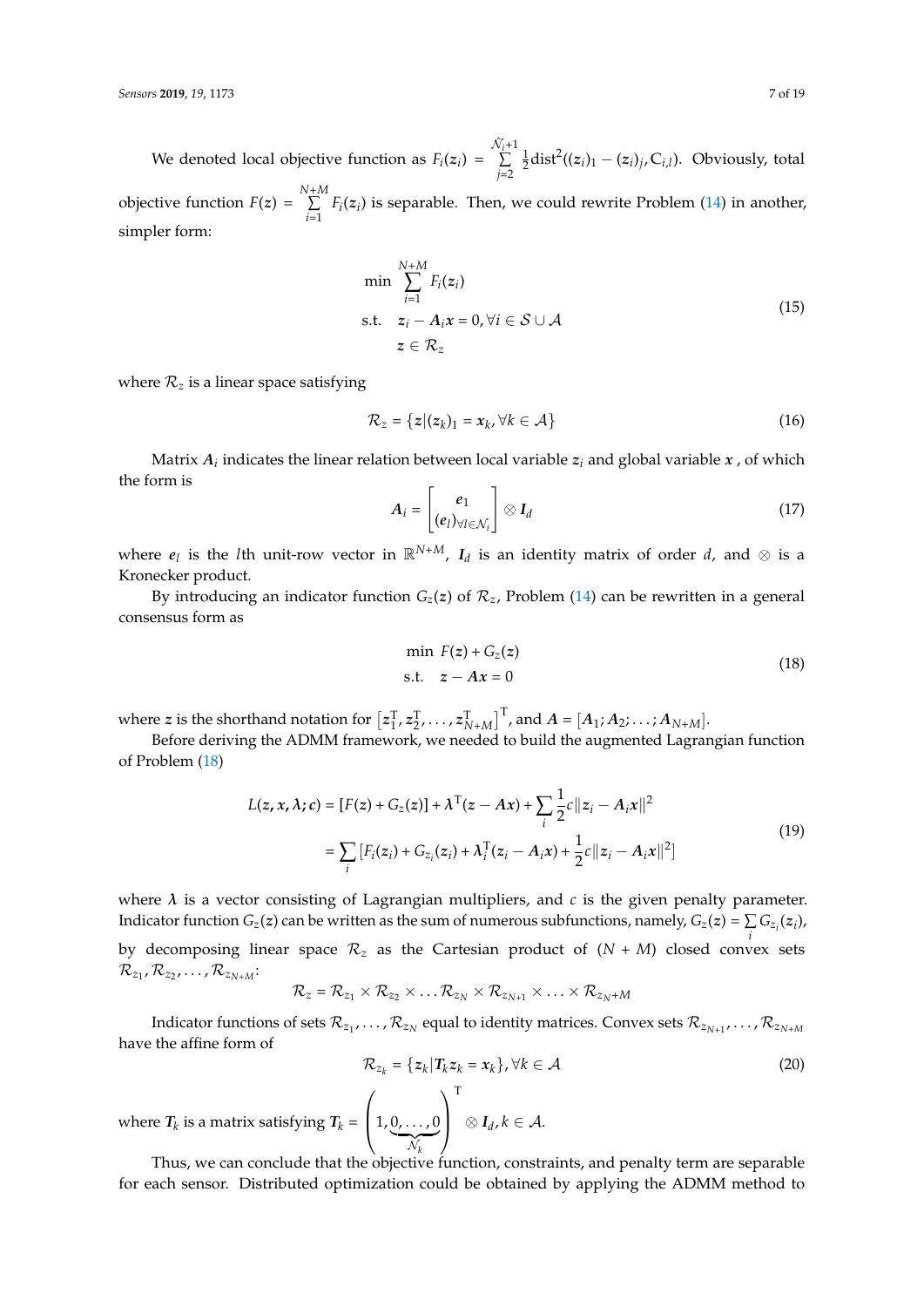Problem [\(18\)](#page-6-0). The local updates are handled in an alternate way that can be separately optimized for variables *z*, *x*, and  $\lambda$ , as follows, for  $\forall i \in S \cup A$ 

$$
z_i^{t+1} \in \underset{x}{\text{argmin}} \left[ F_i(z_i) + G_{z_i}(z_i) + \frac{1}{2}c||z_i - A_ix^t + \tilde{\lambda}_i^t||^2 \right]
$$
  

$$
x^{t+1} \in \underset{x}{\text{argmin}} \left( \sum_i \frac{1}{2}c||z_i^{t+1} - A_ix + \tilde{\lambda}_i^t||^2 \right)
$$
  

$$
\tilde{\lambda}_i^{t+1} \in \tilde{\lambda}_i^t + c(z_i^{t+1} - A_ix^{t+1})
$$
\n(21)

<span id="page-7-0"></span>where  $\tilde{\lambda}_i = \lambda_i/c$  is the scaled dual variable.

*zi*−updates and *λ*˜ *<sup>i</sup>*−updates can be independently carried out in parallel for each node *i*. The concrete implementation steps are shown as follows.

(1) Initialize variables  $z_i^0$ ,  $x^0$ ,  $\tilde{\lambda}_i^0$  for all nodes.

(2) Each node updates its local variables  $z_i^{t+1}$  according to the first step of Problem [\(21\)](#page-7-0), corresponding to the action

<span id="page-7-1"></span>
$$
z_i^{t+1} \in \underset{z_i}{\text{argmin}} \left[ F_i(z_i) + G_{z_i}(z_i) + \frac{1}{2}c||z_i - A_i x^t + \tilde{\lambda}_i^t||^2 \right] \tag{22}
$$

If we put indicate function  $G_{z_i}(z_i)$  in the constraints, Problem [\(22\)](#page-7-1) can be written in an equivalent form:

$$
\min \left[ \sum_{j=1}^{\hat{N}_i} \frac{1}{2} \text{dist}^2((z_i)_1 - (z_i)_j, C_{i,j}) + \frac{1}{2} c \gamma_i \right]
$$
\n
$$
\text{s.t. } ||z_i - A_i x^t + \tilde{\lambda}_i^t||^2 \leq \gamma_i
$$
\n
$$
\gamma_i \geq 0
$$
\n
$$
z_i \in \mathcal{R}_{z_i}
$$
\n(23)

<span id="page-7-2"></span>where  $\gamma_i$  are the slack variables working as the quadratic penalty in the local cost function.

Obviously, Problem  $(23)$  is untypically convex. The gradient of  $F_i(z_i)$  is discontinuous. Hence, classical methods such as the interior point method and the Newton method are not appropriate to solve these problems. In Section [4,](#page-8-0) we further derive an iterative algorithm to approach the solution of Problem [\(23\)](#page-7-2). This iterative algorithm has the same convergence rate with the interior point method.

(3) Broadcast local variables  $z_i^{t+1}$  to all nodes of neighbor sets.

(4) Each node computes variables  $\tilde{x}_i^{t+1}$  according to

<span id="page-7-3"></span>
$$
x^{t+1} \in \operatorname*{argmin}_{x} \left( \sum_{i} \frac{1}{2} c ||z_i^{t+1} - A_i x + \tilde{\lambda}_i^t||^2 \right)
$$
 (24)

Problem [\(24\)](#page-7-3) is actually easy to solve by averaging all components of  $z_i^{k+1}$  of which the local indices correspond to global index *l*. The *x*-update step has a simpler solution:

<span id="page-7-4"></span>
$$
x_l^{t+1} = \frac{1}{k_l} \left( (z_l)_1^{t+1} + \sum_{(i,j) \in \mathcal{Z}_{x_l}} (z_i)_j^{t+1} \right) \tag{25}
$$

where  $k_l$  is the number of local variable components corresponding to global components  $z_l$  and  $\mathcal{Z}_{x_l} = \{(i, j) | N_i(j - 1) = l\}.$ 

(5) Each node updates dual variables  $\tilde{\lambda}_i^{t+1}$  according to

<span id="page-7-5"></span>
$$
\tilde{\lambda}_i^{t+1} \in \tilde{\lambda}_i^t + c(z_i^{t+1} - A_i x^{t+1})
$$
\n(26)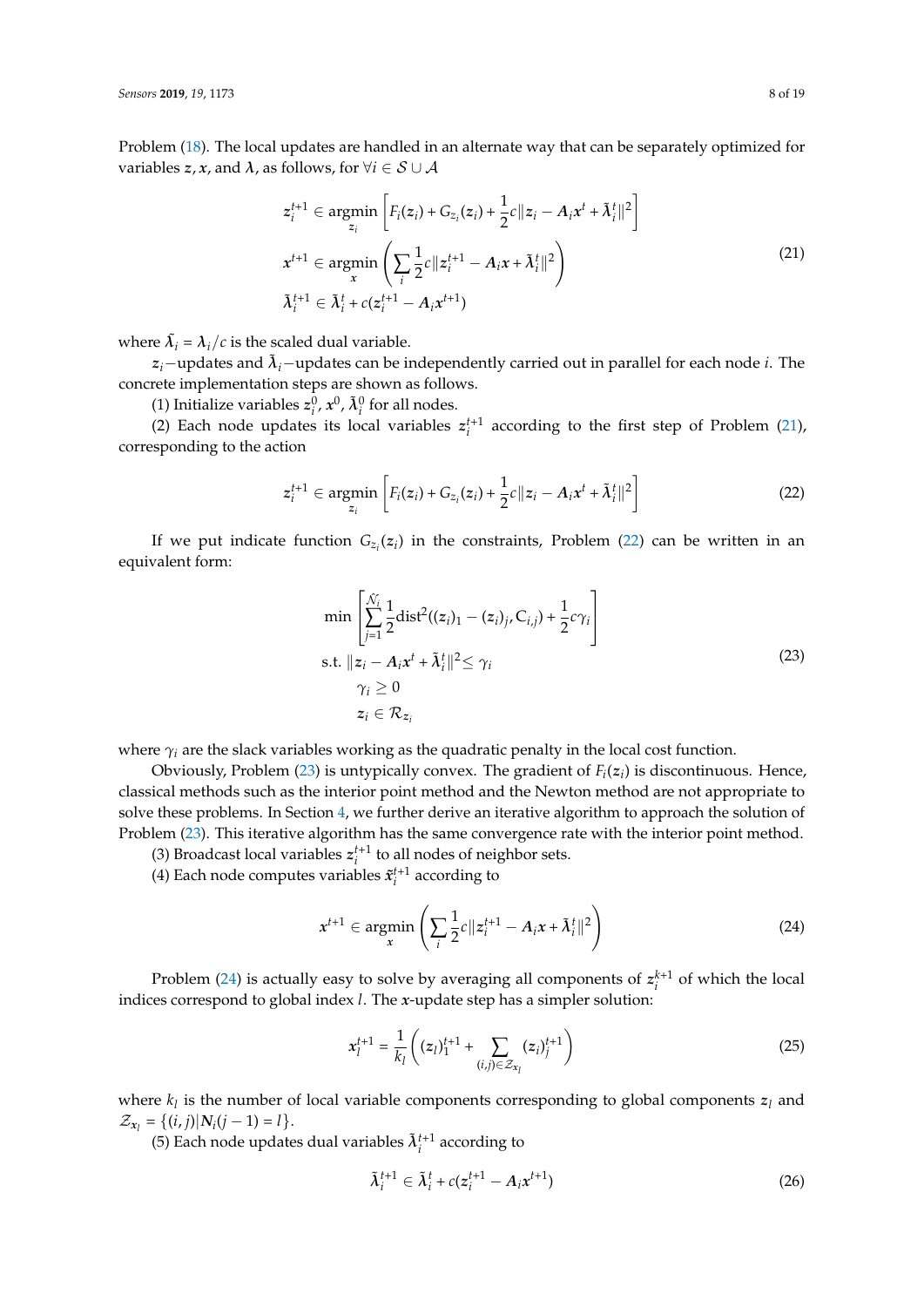A summary of the proposed parallel algorithm is illustrated as Algorithm [1](#page-8-1) and Figure [2:](#page-8-2)

<span id="page-8-1"></span>**Algorithm 1** ADMM\_Projection (ADMM\_P) algorithm for Problem [\(18\)](#page-6-0).

**Input**: number of anchors *M*, location of anchors  $x_k \in \mathbb{R}^2$ ,  $k \in \mathcal{A}$ , number of source sensors *N*, range measurements  $\{r_{i,j}, (i,j) \in \mathcal{Z}_{\text{NLOS}} \cup \mathcal{Z}_{\text{LOS}}\}$  ; **Output:**  $(z_i)_1$ ,  $i \in \mathcal{S}$ 

1.**Initialization**:  $t = 0$ ;

(1)Initialize local location of sensors  $x^0$  and set dual variables  $\lambda_i^0$  to zero;

(2) According to  $x_i^0$  and  $\lambda_i^0$ , compute the initial values:

$$
z_i^0 = A_i x^0
$$

#### 2. **Updating iteration:** *t* + +

(1) Update local location variables  $z_i^t$  at each node:  $\forall i \in \mathcal{A} \cup \mathcal{S}$ 

$$
z_i^{t+1} \in \underset{z_i}{\text{argmin}} \left[ F_i(z_i) + G_{z_i}(z_i) + \frac{1}{2}c||z_i - A_i x^t + \tilde{\lambda}_i^t||^2 \right]
$$

(2) Broadcast local variable  $z_i^{t+1}$  to its neighbors  $\mathcal{N}_i$ ;

- (3) Update variable *x* according to Problem [\(25\)](#page-7-4);
- (4) Update the local dual variable  $\tilde{\lambda}_i^{t+1}$  according to Problem [\(26\)](#page-7-5).

<span id="page-8-2"></span>

**Figure 2.** Flow chart of the ADMM\_P algorithm.

## <span id="page-8-0"></span>**4. Solution to the Subproblem**

Section [3](#page-5-0) implies that the ADMM P algorithm is an iterative method. Reference [\[27\]](#page-17-14) guarantees that our algorithm converges to the same minimum as that in the centralized framework because its original counterpart [\(12\)](#page-5-2) is convex. The algorithm summary indicates that the total computational complexity of ADMM\_P almost relies on the local *z*−update [\(22\)](#page-7-1). To satisfy the requirements on processing speed, we needed to design an effective algorithm that had both a fast convergence rate and low complexity. The Newton method and interior point method have these properties, but they were designed for smooth optimization problems [\[43\]](#page-18-5). Unfortunately, Problem [\(22\)](#page-7-1) is a nonquadratic differential. Hence, we designed an iterative method based on the accelerated proximal algorithm, which is an analogous tool for nonsmooth optimization problems [\[21](#page-17-8)[,44\]](#page-18-6). Given the structure of WSNs, we derived the proximal algorithm for source nodes and anchors, respectively.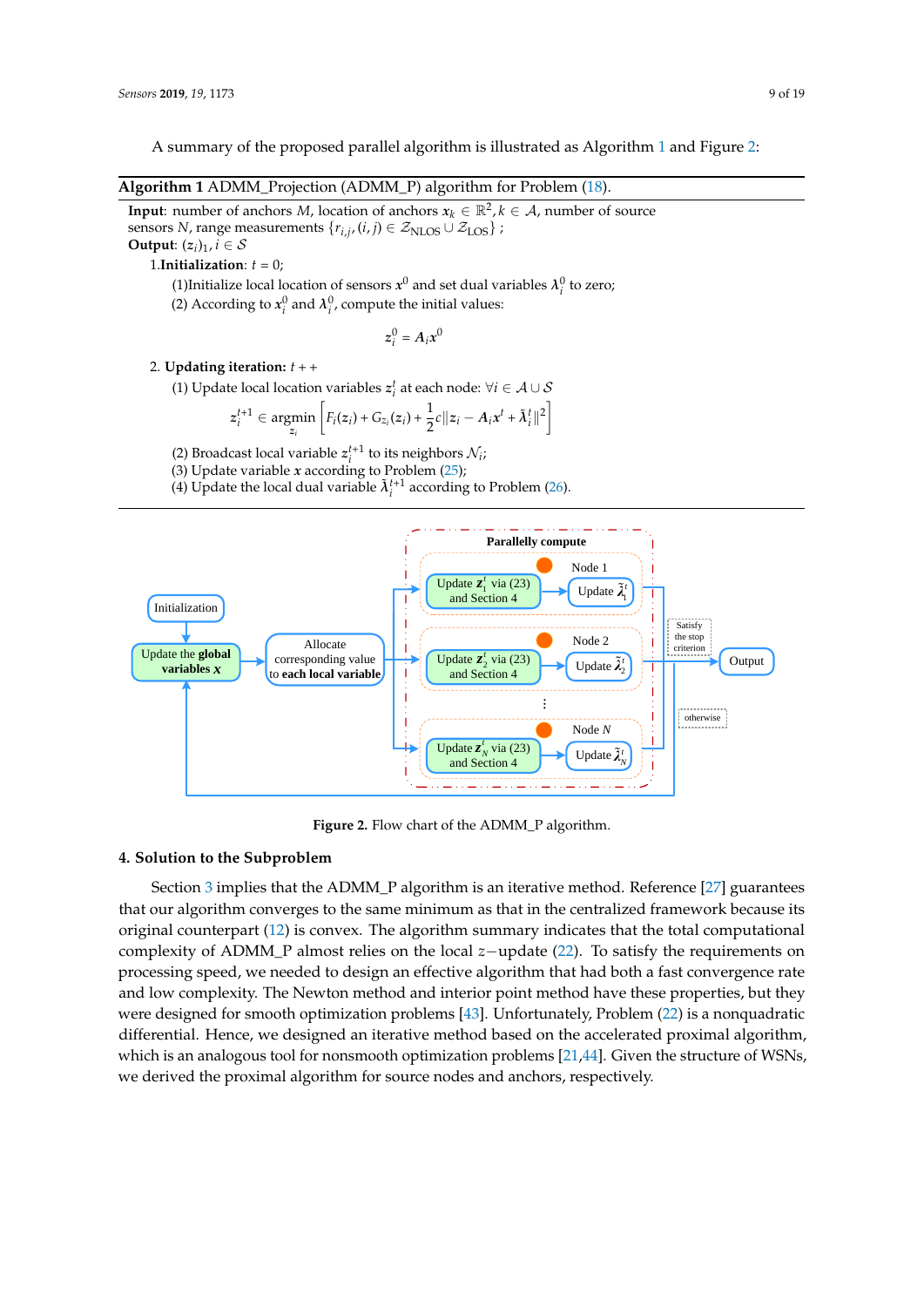#### *4.1. Lipschitz Constant*

The proximal algorithm needs the guarantee of Lipschitz continuity. First, we prove the premise in this subsection. To simplify notations, we defined the functions:

$$
h(z_i) = \frac{1}{2} \text{dist}^2(H_i z_i, C_i) = \sum_{j=2}^{\hat{\mathcal{N}}_i+1} \frac{1}{2} \text{dist}^2((z_i)_1 - (z_i)_j, C_{i,l})
$$
  

$$
g(z_i) = \frac{1}{2} c ||z_i - A_i x^t + \tilde{\lambda}_i^t||^2
$$
 (27)

<span id="page-9-0"></span>where  $C_i$  is Cartesian product of balls  $C_{i,l}$ ,  $l \in \mathcal{N}_i$ , and  $H_i$  has the form of

$$
\left[\mathbf{1}_{\mathcal{N}_i}, -\mathbf{I}_{\mathcal{N}_i}\right] \otimes \mathbf{I}_d \tag{28}
$$

Function *g*(*z<sup>i</sup>* ) in Functions [\(27\)](#page-9-0) is convex and differentiable, and its gradient is

$$
\nabla g(z_i) = c \left[ z_i - (A_i x^t - \tilde{\lambda}_i^t) \right]
$$
 (29)

Obviously, this gradient is Lipschitz-continuous, and we could obtain its Lipschitz constant as follows

$$
\|\nabla g(x) - \nabla g(y)\| = \|cx - cy\|
$$
  
\n
$$
\le k_g |c| \|x - y\|
$$
  
\n
$$
\Rightarrow \frac{\|\nabla g(x) - \nabla g(y)\|}{\|x - y\|} \le k_g |c| = L_g, \forall x, y \in \mathbb{R}^{d(\hat{N}_i + 1)}
$$
\n(30)

where  $k_g \geq 1$  is a constant.

## *4.2. Source Nodes*

For source nodes, local Subproblem [\(22\)](#page-7-1) has the equivalent simpler form

<span id="page-9-1"></span>
$$
\min h(z_i) + g(z_i) \tag{31}
$$

the proximal mapping of function  $h(z_i) = \frac{1}{2} \text{dist}^2(H_i z_i, C_i)$  is

<span id="page-9-3"></span>
$$
\text{prox}_{\mu h}(v_i) = H_i^{\dagger} \left[ H_i v_i + \frac{\mu}{1 + \mu} \left( P_{C_i} (H_i v_i) - H_i v_i \right) \right]
$$
(32)

where  $\mu = 1/L_g$  is the step size,  $H_i^{\dagger}$  is the pseudoinverse of  $H_i$ , and  $P_{C_i}(H_i z_i)$  is the orthogonal projection of point *Hiz<sup>i</sup>* onto the convex set C*<sup>i</sup>* , *i*.*e*.,

$$
P_{\mathcal{C}_i}(H_i z_i) \in \arg\min\{\|x - H_i z_i\| \, |x \in \mathcal{C}_i\} \tag{33}
$$

<span id="page-9-2"></span>Hence, we can obtain the accelerated proximal algorithm for local Subproblems [\(31\)](#page-9-1), as follows, for  $k \geq 1$ :

$$
\omega_i^{(k-1)} = \xi_i^{(k-1)} - \mu_k \nabla g(\xi_i^{(k-1)})
$$
  
\n
$$
= \xi_i^{(k-1)} - \mu_k c \left[ \xi_i^{(k-1)} - (A_i z^t - \tilde{\lambda}_i^t) \right]
$$
  
\n
$$
\eta_i^{(k)} = \frac{1}{1 + \mu_k} \omega_i^{(k-1)} + \frac{\mu_k}{1 + \mu_k} H_i^{\dagger} P_{C_i} (H_i \omega_i^{(k-1)})
$$
  
\n
$$
\xi_i^{(k)} = \eta_i^{(k)} + \frac{k-1}{k+2} (\eta_i^{(k)} - \eta_i^{(k-1)})
$$
\n(34)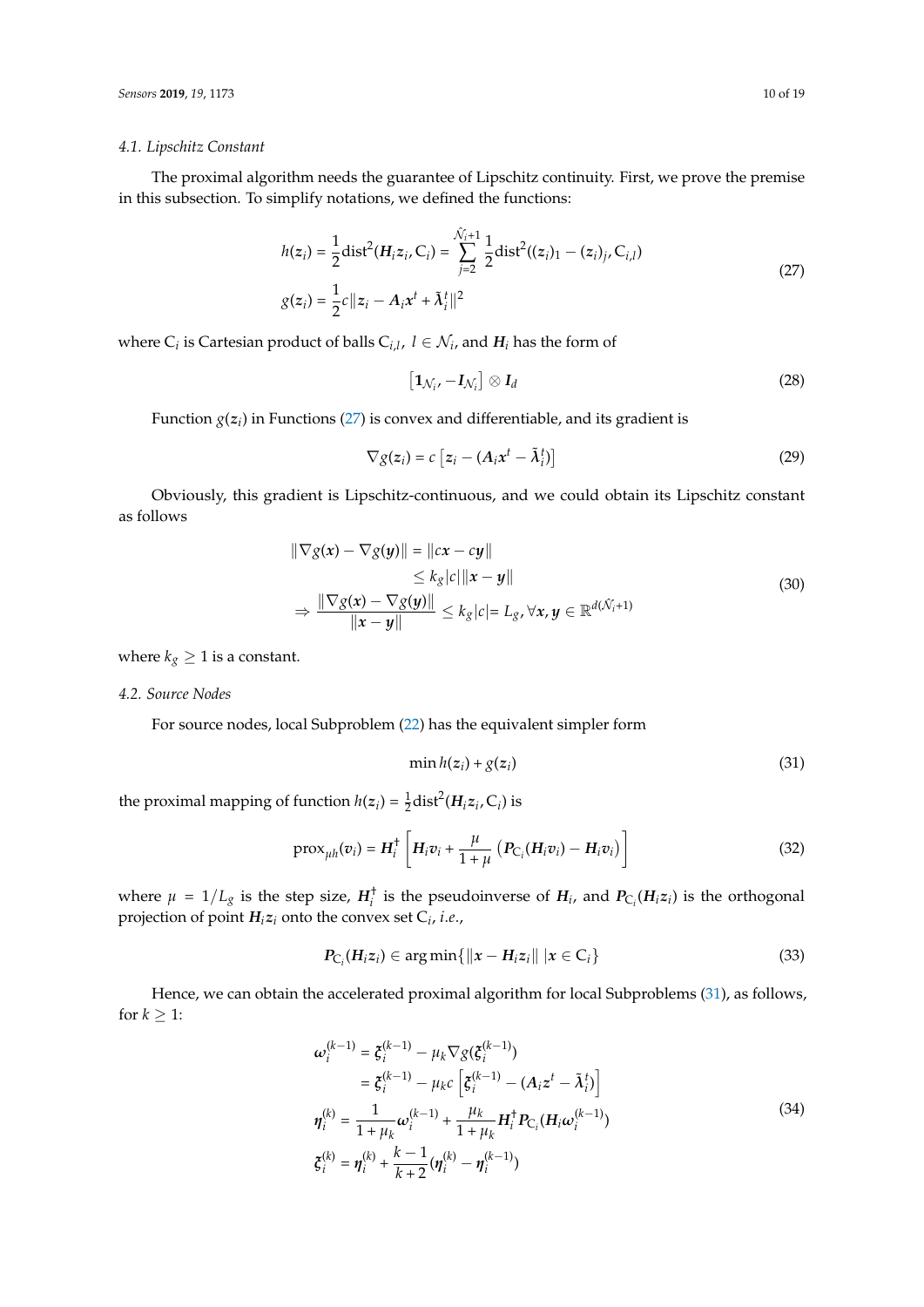This iterative procedure stops when the stopping criterion is satisfied.  $\mu_k$  is the step size. Here, we used the fixed step size  $\mu_k = \mu = 1/L_g$ . We used the estimation results of the last loop as the initial point of this subupdate, i.e.,  $\boldsymbol{\xi}_{i}^{\left(0\right)}$  $a_i^{(0)} = z_i^t$ . The subupdate outputs  $\boldsymbol{\xi}_i^{(k)}$  $z_i^{(k)} = z_i^{t+1}$  as the local estimation result.

## *4.3. Anchor Nodes*

For anchor nodes  $(z_i)_1 = x_i$ ,  $i \in A$ , Problem [\(22\)](#page-7-1) becomes an equality-constrained optimization problem for  $i > N + 1$ ,

$$
\min h(z_i) + g(z_i) \n\text{s.t. } T_i z_i = x_i
$$
\n(35)

<span id="page-10-1"></span>Our approach solving this problem was to eliminate the equality constraint via the equation

<span id="page-10-0"></span>
$$
\{z_i | T_i z_i = x_i\} = \{Q_i \beta_i + \hat{z}_i | \beta_i \in \mathbb{R}^{\mathcal{N}_i d}\}\
$$
\n(36)

where  $\hat{z}_i$  =  $\sqrt{ }$  $\left(x_i^{\text{T}}, 0, \ldots, 0\right)$  ${\cal N}_i d$  $\setminus$  $\cdot$ T , *Q<sup>i</sup>* has the form of

$$
Q_i = \begin{bmatrix} e_1^d - e_2^d & 0_1 \\ 0_2 & I_{\mathcal{N}_i d} \end{bmatrix}
$$
 (37)

where  $e_i^d$ ,  $i = 1$  or 2 is the *i*th unit vector in  $\mathbb{R}^d$ ,  $I_{\mathcal{N}_i d}$  is an identity matrix with order  $\mathcal{N}_i d$ , and  $\mathbf{0}_i$ ,  $i = 1$  or 2 is a zero matrix.

With Equation [\(36\)](#page-10-0), we form eliminated optimization problem

$$
\min \hat{h}(\beta_i) + \hat{g}(\beta_i) \n\Rightarrow \min h(Q_i\beta_i + \hat{z}_i) + g(Q_i\beta_i + \hat{z}_i)
$$
\n(38)

which is an unconstrained problem with variable  $\beta_i$ . Then, we could derive the solution of equality-constrained Problem [\(35\)](#page-10-1) according to Equations [\(34\)](#page-9-2).

Introducing the affine structure does not change the convexity and continuity of the functions. The gradient of the  $\hat{g}(\boldsymbol{\beta}_i)$  function is still Lipschitz-continuous. The gradient of  $\hat{g}(\boldsymbol{\beta}_i)$  is

$$
\nabla \hat{g}(\beta_i) = c \left[ \mathbf{Q}_i^{\mathrm{T}} \mathbf{Q}_i \beta_i + \mathbf{Q}_i^{\mathrm{T}} (\hat{z}_i - A_i x^t + \tilde{\lambda}_i^t) \right]
$$
(39)

Hence, the new Lipschitz constant could be obtained by the following inequality:

$$
\|\nabla \hat{g}(x) - \nabla \hat{g}(y)\| = \|cQ_i^{\mathrm{T}} Q_i x - cQ_i^{\mathrm{T}} Q_i y\|
$$
  
\n
$$
= |c| \|Q_i^{\mathrm{T}} Q_i (x - y)\|
$$
  
\n
$$
\leq |c| \nu_{\max}(Q_i^{\mathrm{T}} Q_i) \|x - y\|
$$
  
\n
$$
\Rightarrow \frac{\|\nabla \hat{g}(x) - \nabla \hat{g}(y)\|}{\|x - y\|} \leq |c| \nu_{\max}(Q_i^{\mathrm{T}} Q_i) = L_{\hat{g}}, \forall x, y \in \mathbb{R}^{d\hat{\mathcal{N}}_i}
$$
 (40)

where  $\nu_{\text{max}}(Q_i^T Q_i)$  is the maximal eigenvalue of  $Q_i^T Q_i$ .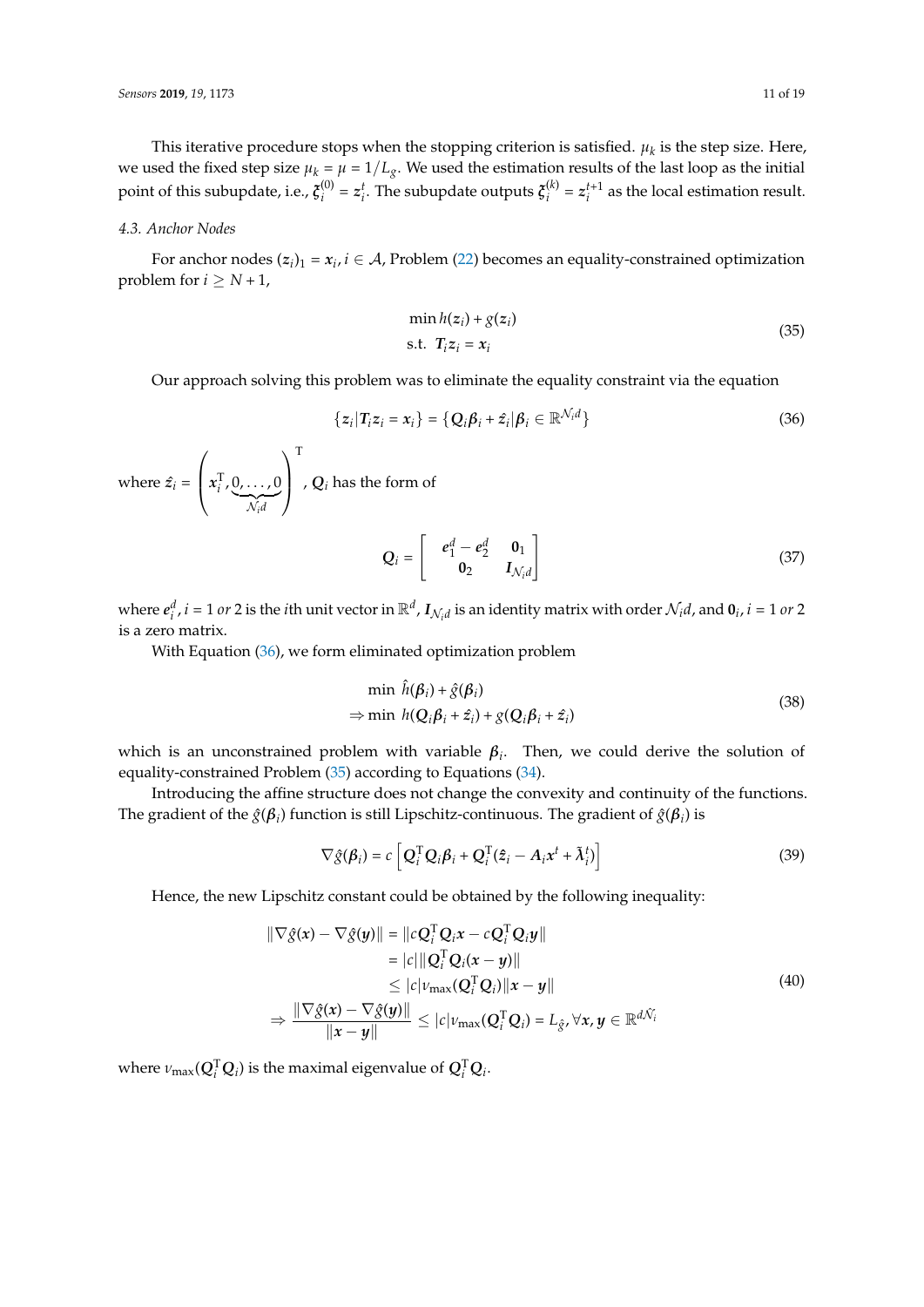By using the conclusion of Equation [\(32\)](#page-9-3) to Equation [\(34\)](#page-9-2),the accelerated proximal algorithm for the local subproblem of the anchor nodes is presented as follows:

$$
\omega_i^{(k-1)} = \xi_i^{(k-1)} - \mu_k c [\mathbf{Q}_i^{\mathrm{T}} \mathbf{Q}_i \xi_i^{(k-1)} + \mathbf{Q}_i^{\mathrm{T}} (\hat{z}_i - A_i x^t + \tilde{\lambda}_i^t)]
$$
\n
$$
\eta_i^{(k)} = \frac{\hat{\mu}_k}{1 + \hat{\mu}_k} (\omega_i^{(k-1)} + \mathbf{Q}_i^{\mathrm{T}} \hat{z}_i) + \frac{\hat{\mu}_k}{1 + \hat{\mu}_k} (\mathbf{H}_i \mathbf{Q}_i)^{\mathrm{T}} \mathbf{P}_{\mathrm{C}_i} (\mathbf{H}_i (\mathbf{Q}_i \omega_i^{(k-1)} + \hat{z}_i))
$$
\n
$$
\xi_i^{(k)} = \eta_i^{(k)} + \frac{k-1}{k+2} (\eta_i^{(k)} - \eta_i^{(k-1)})
$$
\n(41)

## <span id="page-11-1"></span><span id="page-11-0"></span>**5. Numerical Simulations**

In this section, we present the simulation results to demonstrate the strengths and weaknesses of the ADMM\_P algorithm. We considered the worst case, where NLOS connections are unidentifiable and the probability of these NLOS connections is up to 95%. We preliminarily considered a network that had 10 anchor nodes and 40 source nodes randomly distributed in a  $[-50 \text{ m}, 50 \text{ m}] \times [-50 \text{ m}, 50 \text{ m}]$ square. Noisy range measurements were available when distances  $r_{i,j} \leq 30$  m. The coordinate dimension is  $d = 2$ . Range measurements were generated according to Equations [\(1\)](#page-3-2) and [\(2\)](#page-3-3), where NLOS error *ε<sub>i,j</sub>* is exponentially distributed with mean parameter α<sub>NLOS</sub>. For a noisy environment, we assumed that the measurement noise was independent and identically distributed, i.e.,  $\sigma_{i,j} = \sigma_n$ .

We compared the accuracy of ADMM\_P with four state-of-art algorithms, which are named:

- (1) SDP: SDP method of Reference [\[36\]](#page-17-22) designed for NLOS environments;
- (2) SDPH: SDP model based on a heuristic solution [\[35\]](#page-17-21);
- (3) EDM: EDM model based on three-block ADMM [\[37\]](#page-18-0);
- (4) ADMM\_SF: the parallel algorithm of Reference [\[20\]](#page-17-7), which was only designed for LOS environments.

It is worth noting that ADMM\_P is an iterative algorithm working in the parallel distributed framework, and that there are few authoritative publications about distributed algorithms for NLOS localization. Therefore, we only analyzed the convergence property for our algorithm. In the convergence analysis, we provide the estimation results of SDPH of Reference [\[35\]](#page-17-21) as references.

All simulations were carried out in MATLAB. Local convex Problems [\(22\)](#page-7-1) were handled via the MATLAB Optimization Toolbox with *f mincon* solver. Algorithm performance was evaluated via Cumulative Distribution Function (CDF), Root Mean Square Error (RMSE), and objective Function Value (FVAL):

RMSE = 
$$
\sqrt{\frac{\sum_{i \in S} ||(z_i)_1 - p_i||^2}{N}}
$$
  
FVAL = 
$$
\sum_{i \in S} \left[ F_i(z_i) + \frac{1}{2} c_i ||z_i - A_i x + \tilde{\lambda}_i||^2 \right]
$$
 (42)

where  $p_i$  is the true position, and  $(z_i)_1$  is the estimated location of node *i*.

#### *5.1. Performance Comparison*

In this part, we verify the superiority of our method in the aspects of localization accuracy and computational complexity, respectively. We fixed the number of source nodes and anchors as  $N = 40$ ,  $M = 10$ . The mean parameter of NLOS propagation is  $\alpha_{\text{NLOS}} = 3$ . Sensor nodes (including anchors) were randomly distributed in the square of  $[-50 \text{ m}, 50 \text{ m}] \times [-50 \text{ m}, 50 \text{ m}]$ . To show the simulation results more precisely, we compared the ADMM\_P algorithm with three other state-of-art methods in the same simulation environment.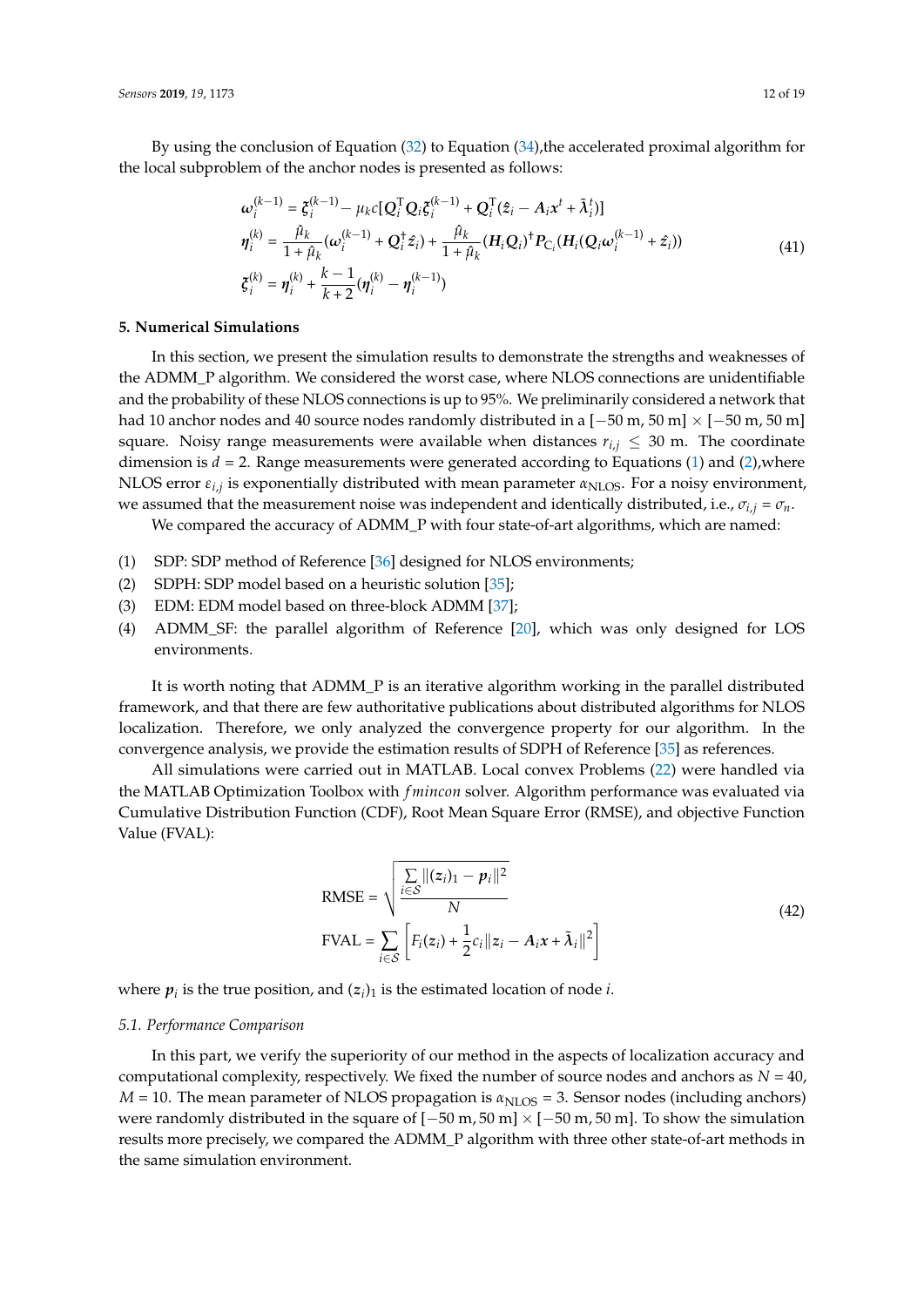#### 5.1.1. Accuracy Comparison

<span id="page-12-0"></span>Figures [3](#page-12-0) and [4](#page-12-1) show the simulation results of the four available methods. As is shown, ADMM\_P had higher accuracy than other three methods. In Figure [3,](#page-12-0) the CDF curve of ADMM\_P is in the leftmost side of the three other methods. This means that the estimation results of ADMM\_P were more concentrated around lower errors. Especially at point Error = 2.5 m, the CDF of our method improved by up to 50% compared with the ADMM\_SF, which did not utilize any NLOS mitigation techniques. In Figure [4,](#page-12-1) we further analyzed the performance of the four methods in varying environments with different  $\sigma_n$  and  $\alpha_{\text{NLOS}}$ , respectively. The simulation results show that ADMM\_P has higher accuracy, and performance is more stable in different environments.



**Figure 3.** Cumulative Distribution Function (CDF) comparison of the four aforementioned methods for a  $M = 10$ ,  $N = 40$  sensor network. Anchors were randomly distributed. Probability of NLOS connections was set to  $P_{NLOS} = 95\%$ .

<span id="page-12-1"></span>

**Figure 4.** Performance comparison in varying environments with a *M* = 10, *N* = 40 sensor network. Probability of NLOS connections was set to *PNLOS* = 95%. (**a**) Root Mean Square Error (RMSE) comparison in varying noise environments; (**b**) RMSE comparison with different NLOS parameters.

## 5.1.2. Complexity Analysis

We compared computational complexity in Table [1,](#page-13-0) in which we used  $N_c$  to represent the connective numbers of pair nodes  $(i, j) \in \mathcal{Z}_{S} \cup \mathcal{Z}_{A}$ . We could find that ADMM\_P is more suitable for practical situations because it has much lower computational complexity and smaller problem size. The parallel distributed framework plays a key role in decreasing complexity.

The SDPH method in Reference [\[35\]](#page-17-21) and the SDP method in Reference [\[36\]](#page-17-22) were implemented in the centralized framework. The problem sizes of SDPH and SDP were, respectively, *dN* + 1/2 ∗ *N*(*N* + 1)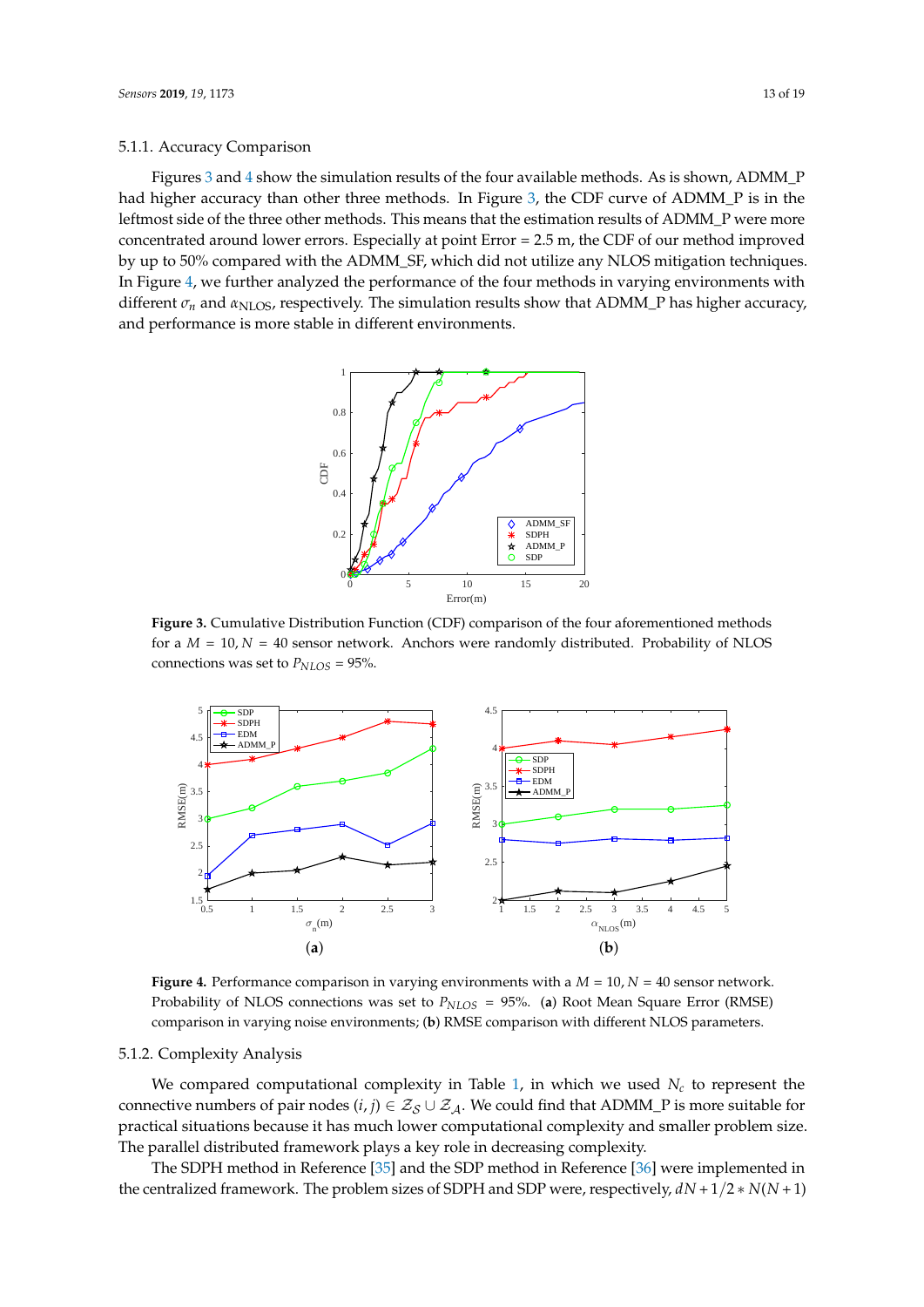and  $dN + 1/2N(N + 1) + N^2$ , both depending on the whole scale of the WSN N. The EDM method in Reference [\[37\]](#page-18-0) applied a three-block ADMM, but problem size also depends on *N*. According to Table [1,](#page-13-0) we can see that the problem size of the ADMM\_P algorithm was determined by the decomposed local minimization and could be reduced to  $d(\hat{N}_i + 1) + \hat{N}_i$ , where  $\hat{N}_i$  represents the number of neighbors. Because of the limitation of  $r_{\mu}$ , the size of the neighbor set was much smaller than the whole scale of the WSN, i.e.,  $\hat{N}_i \ll N$ . This conclusion can theoretically prove that our method can drastically reduce the precessing burden, no matter the problem size or computational complexity.

Our method decomposes the original large-scale problem into *N* + *M* small-scale subproblems via consensus form, and handles these subproblems in a parallel way. Hence, when compared with the centralized algorithm, our method can dramatically decrease computational complexity. In Sections [3](#page-5-0) and [4,](#page-8-0) we could find that the total complexity of the proposed algorithm almost depends on solving the subproblems. Section [4](#page-8-0) provides an iterative method to solve the subproblems, which are nonquadratic differentials. In this iterative method, with the guarantee of objective-function convexity, the optimal value is finite and attained at  $z_i^*$ . The derived method is known to converge at a rate of *O*(1/*k* 2 ) [\[44\]](#page-18-6):

$$
F_i(z_i^{(k)}) - F_i^* \le \frac{2}{(k+1)^2 \mu} \|z_i^{(0)} - z_i^*\|^2 \tag{43}
$$

Subupdates require very simple operations, no matter if they are at anchor nodes or at source nodes. The inversion of matrix  $H_i$  and  $H_iQ_i$  is easy to precompute because  $H_i$  and  $Q_i$  only consist of identity matrices and unit vectors. Projection on set C*<sup>i</sup>* can be decomposed into projections on sets  $C_{i,j}$ ,  $j \in \mathcal{N}_i$ , which involves very limited dimension  $d \leq 3$  and is easy to compute. Therefore, the local update given by Equations [\(34\)](#page-9-2) and [\(41\)](#page-11-1) has much lower complexity than the three other algorithms. However, because every node shares the processing burden and plays the same role in the parallel framework, the communication cost of each node is higher than that of centralized frameworks.

**Table 1.** Complexity comparison of available algorithms.

<span id="page-13-0"></span>

|                          | <b>SDPH [35]</b>   | <b>SDP</b> [36]          | <b>EDM</b> [37]        | <b>ADMM P</b>                       |
|--------------------------|--------------------|--------------------------|------------------------|-------------------------------------|
| Convex problem size      | $dN + 1/2N(N + 1)$ | $dN + 1/2N(N + 1) + N^2$ | $N + M(M - 1)/2 + N_c$ | $d(\hat{\mathcal{N}}_i+1)$          |
| Computational complexity | $O(N^3)$           | $O((2N)^3)$              | $O(N^3 + N^2)$         | $O(d^3 + (d\hat{\mathcal{N}}_i)^2)$ |
| Type of framework        | Centralized SDP    | Centralized SDP          | Three-block ADMM       | Parallel ADMM                       |
| Communication cost       |                    |                          |                        | $d(\mathcal{N}_i+1)$                |

#### *5.2. ADMM\_P Properties in Different Noisy Environments*

In this scenario, we fixed the number of anchors and the distribution parameter of NLOS errors to show localization accuracy and convergence property in different noisy environments. The mean parameter of NLOS error was fixed as  $\alpha_{\text{NI OS}} = 3$ . Ten anchors were randomly deployed in the region of 100  $\times$  100 m. As is shown in Figure [5a](#page-14-0),b, we present the simulation results with  $\sigma_n^2 = 0.01 \times 100$ and  $\sigma_n^2 = 0.1 \times 100$ . We found that ADMM\_P mitigates the effect of NLOS range measurements and provides better estimation accuracy. SDPH is solved with the interior-point method under a centralized framework, so its simulation results are only provided as accuracy references in Figure [5.](#page-14-0) From the figure, we can see that ADMM\_P has good convergence performance in different noisy environments and higher accuracy than SDPH. In Figure [5b](#page-14-0), we further analyzed the convergence performance of ADMM\_P. Given that the local objective functions are based on heuristic solutions,the function value cannot converge to an extremely low level. Hence, the curve tendencies in Figure [5b](#page-14-0) still demonstrate a stable convergence of ADMM\_P.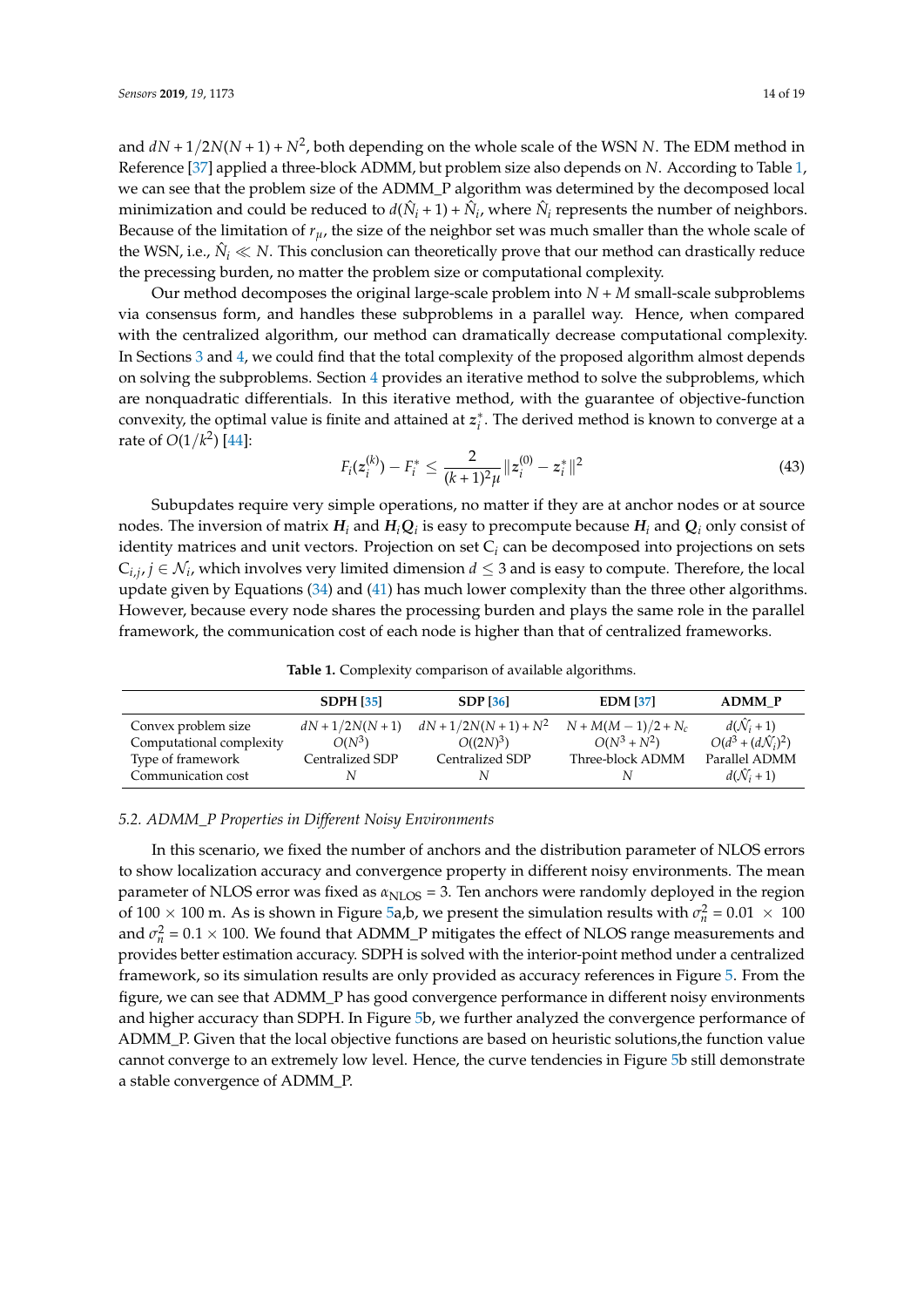<span id="page-14-0"></span>

**Figure 5.** Estimation results with different  $\sigma_n^2$  for  $N = 40$ ,  $M = 10$  sensor network versus iteration number *t*. Probability of NLOS connections was set to *PNLOS* = 95%. (**a**) RMSE; (**b**) convergence properties.

#### *5.3. ADMM\_P Properties in Different NLOS Environments*

In this scenario, we fix the number of anchors and the noise level to study ADMM\_P performance with different NLOS error distributions. The measurement noise variance was fixed as  $\sigma_n^2 = 0.01 \times 100$ . Other simulation settings were the same as those in Scenario B. In Figure [6a](#page-14-1),b, we compared the performance of ADMM<sub>\_</sub>P with  $\alpha_{\text{NLOS}} = 3, 4, 5$ . As we can see, although RMSE slightly increased as mean parameter *α*<sub>NLOS</sub> grew, the accuracy of ADMM<sub>\_</sub>P is still better than SDPH. This also indicates that the proposed algorithm effectively mitigates NLOS error. Simulation results in Figure [6b](#page-14-1) verify the stable convergence performance of ADMM\_P as varying NLOS error distribution.

<span id="page-14-1"></span>

**Figure 6.** Estimation results with different  $\alpha_{\text{NLOS}}$  for  $N = 40$ ,  $M = 10$  sensor network versus iteration number *t*. Probability of NLOS connections was set to  $P_{NLOS} = 95\%$ . (a) RMSE; (**b**) convergence properties.

### *5.4. ADMM\_P Algorithm Properties with Different Anchor Placements*

#### 5.4.1. Anchor Placement

In this scenario, we deployed the anchors at the perimeter of the region. We set  $\sigma_n^2 = 0.01 \times 100$ and  $\alpha_{\text{NLOS}} = 3$ . We compared localization accuracy when the anchor placement was random or fixed. In Reference [\[13\]](#page-17-1), the author proposed that an appropriate anchor-placement deign could further improve localization accuracy. Hence, we placed the anchors around the perimeter of the region to avoid getting crowded points, so that the higher dimensional projection of anchors could contain more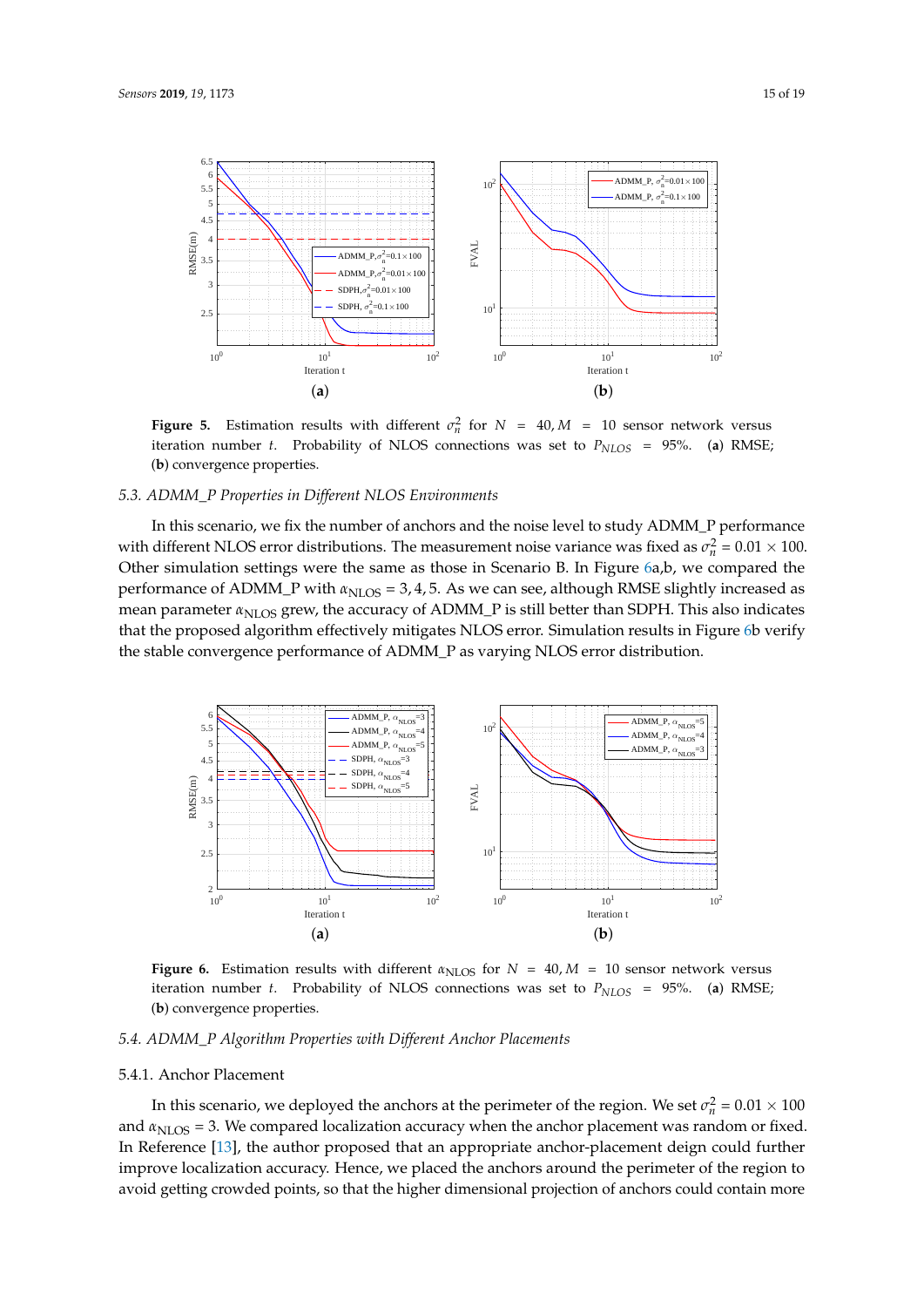sensor nodes. The corresponding simulation results are shown in Figure [7b](#page-15-0), from which we can see that the fixed anchor placement improves the localization performance of the ADMM\_P algorithm in the same NLOS environment. Furthermore, in the scenario of fixed anchors, the accuracy of the ADMM\_P algorithm is higher than that of the SDPH algorithm, even if the former employs the less anchors.

<span id="page-15-0"></span>

**Figure 7.** Estimation results of a sensor network with 10 fixed anchors and 40 randomly distributed sensors. (**a**) Estimation locations. Red asterisks \*: anchor locations; black circles ∘: true sensor locations; blue stars ?: estimation results; (**b**) RMSE comparison.

## 5.4.2. Varying Numbers of Anchors

Simulations in the last subsection show that a predesigned placement of anchors has a positive influence on localization performance. In this scenario, we evaluated the performance of the ADMM\_P algorithm by varying the number of anchors. Taking the simulation results of Figure [7](#page-15-0) into consideration, we fixed 10 anchors on the region boundary and randomly deployed the remaining anchors inside the region. Other simulation settings were the same as those in the last subsection. Node distribution is shown in Figure [8a](#page-15-1), and the corresponding simulations are shown in Figure [8b](#page-15-1), which shows that proper anchor placement and an increase in anchor number both lead to an improvement of localization performance.

<span id="page-15-1"></span>

**Figure 8.** Estimation results of sensor network with 10 fixed anchors, five randomly distributed anchors, and 40 randomly distributed sensors. (**a**) Estimation locations. Red asterisks \*: anchor locations; black circles ◦: true sensor locations; blue stars ?: estimation results; (**b**) RMSE comparison.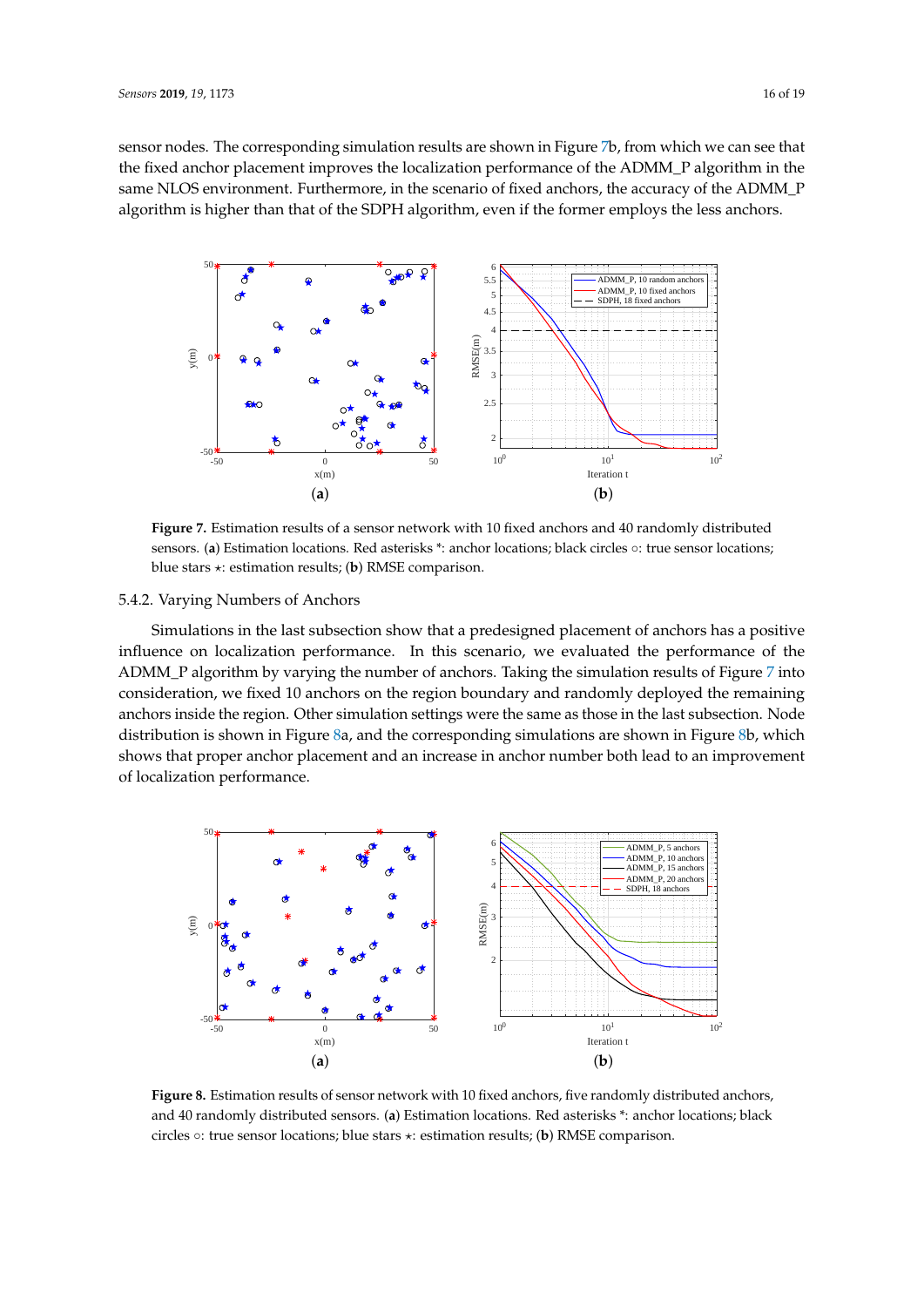#### <span id="page-16-12"></span>**6. Conclusions**

In this paper, we proposed an efficient distributed algorithm for NLOS cooperative localization. We employed tight convex relaxation for the heuristic model, and approached it in a parallel ADMM framework to offer powerful computation ability. The distributed framework can drastically reduce the computational burden since it decomposes a large-scale problem into numerous small-scale problems, which similarly retains computational time when the number of sensors grows. Furthermore, we derived the accelerated proximal gradient method to improve the convergence rate of local subproblems. Simulation results demonstrate that our method efficiently alleviates the influence of NLOS propagation and has fairly good convergence performance.

In future works, we plan to study the level of influence that step size and penalty parameters could have on the performance of local subproblems and an ADMM framework. How to establish the mathematic model to find the optimal parameters needs further study as well. Moreover, the lower and upper bounds of range measurements provide a good feasible region, which is nevertheless nonconvex. We are interested in finding better convex relaxation rather than utilizing a heuristic solution as the optimal solution.

**Author Contributions:** Conceptualization, S.C.; data curation, C.X.; formal analysis, S.C.; investigation, Y.M.; methodology, S.C.; resources, Y.M. and Y.G.; supervision, J.Z.; validation, C.X. and Y.G.; writing—original draft, S.C.

**Funding:** This research received no external funding.

**Conflicts of Interest:** No conflict of interest exits in the submission of this manuscript, and the manuscript was approved by all authors for publication. I would like to declare on behalf of my coauthors that the described work was not previously published, and is not under consideration for publication elsewhere, in whole or in part.

#### **References**

- <span id="page-16-0"></span>1. Biswas, P.K.; Phoha, S. Self-organizing sensor networks for integrated target surveillance. *IEEE Trans. Comput.* **2006**, *55*, 1033–1047. [\[CrossRef\]](http://dx.doi.org/10.1109/TC.2006.130)
- <span id="page-16-1"></span>2. Räty, T.D. Survey on contemporary remote surveillance systems for public safety. *IEEE Trans. Syst. Cybern. Part C* **2010**, *40*, 493–515. [\[CrossRef\]](http://dx.doi.org/10.1109/TSMCC.2010.2042446)
- <span id="page-16-2"></span>3. Oh, S.; Schenato, L.; Chen, P.; Sastry, S. Tracking and coordination of multiple agents using sensor networks: System design, algorithms and experiments: Sensor networks that can rapidly locate, pursue and capture numerous moving targets can be used for surveillance of large areas. *Proc. IEEE* **2007**, *95*, 234–254. [\[CrossRef\]](http://dx.doi.org/10.1109/JPROC.2006.887296)
- <span id="page-16-3"></span>4. Liu, J.; Chu, M.; Reich, J.E. Multitarget Tracking in Distributed Sensor Networks. *IEEE Signal Process. Mag.* **2007**, *24*, 36–46. [\[CrossRef\]](http://dx.doi.org/10.1109/MSP.2007.361600)
- <span id="page-16-4"></span>5. Leonard, N.E.; Paley, D.A.; Lekien, F.; Sepulchre, R.; Fratantoni, D.M.; Davis, R.E. Collective Motion, Sensor Networks, and Ocean Sampling. *Proc. IEEE* **2007**, *95*, 48–74. [\[CrossRef\]](http://dx.doi.org/10.1109/JPROC.2006.887295)
- <span id="page-16-5"></span>6. Sun, T.; Chen, L.J.; Han, C.C.; Gerla, M. Reliable sensor networks for planet exploration. In Proceedings of the IEEE Networking, Sensing & Control, Tucson, AZ, USA, 19–22 March 2005.
- <span id="page-16-6"></span>7. Arampatzis, T.; Lygeros, J.; Manesis, S. A Survey of Applications of Wireless Sensors and Wireless Sensor Networks. In Proceedings of the IEEE International Symposium on Mediterrean Conference on Intelligent Control, Limassol, Cyprus, 27–29 June 2005.
- <span id="page-16-7"></span>8. Maddumabandara, A.; Leung, H.; Liu, M. Experimental Evaluation of Indoor Localization Using Wireless Sensor Networks. *IEEE Sens. J.* **2015**, *15*, 5228–5237. [\[CrossRef\]](http://dx.doi.org/10.1109/JSEN.2015.2438193)
- <span id="page-16-8"></span>9. Potdar, V.; Sharif, A.; Chang, E. Wireless Sensor Networks: A Survey. *Comput. Netw.* **2002**, *38*, 393–422.
- <span id="page-16-9"></span>10. Bardella, A.; Bui, N.; Zanella, A.; Zorzi, M. An Experimental Study on IEEE 802.15.4 Multichannel Transmission to Improve RSSI–Based Service Performance. In Proceedings of the Real-World Wireless Sensor Networks—International Workshop Realwsn 2010, Colombo, Sri Lanka, 16–17 December 2010; pp. 154–161.
- <span id="page-16-10"></span>11. Guvenc, I.; Chong, C.C. A Survey on TOA Based Wireless Localization and NLOS Mitigation Techniques. *IEEE Commun. Surv. Tutor.* **2009**, *11*, 107–124. [\[CrossRef\]](http://dx.doi.org/10.1109/SURV.2009.090308)
- <span id="page-16-11"></span>12. Biswas, P.; Lian, T.C.; Wang, T.C.; Ye, Y. Semidefinite programming based algorithms for sensor network localization. *ACM Trans. Sens. Netw.* **2006**, *2*, 188–220. [\[CrossRef\]](http://dx.doi.org/10.1145/1149283.1149286)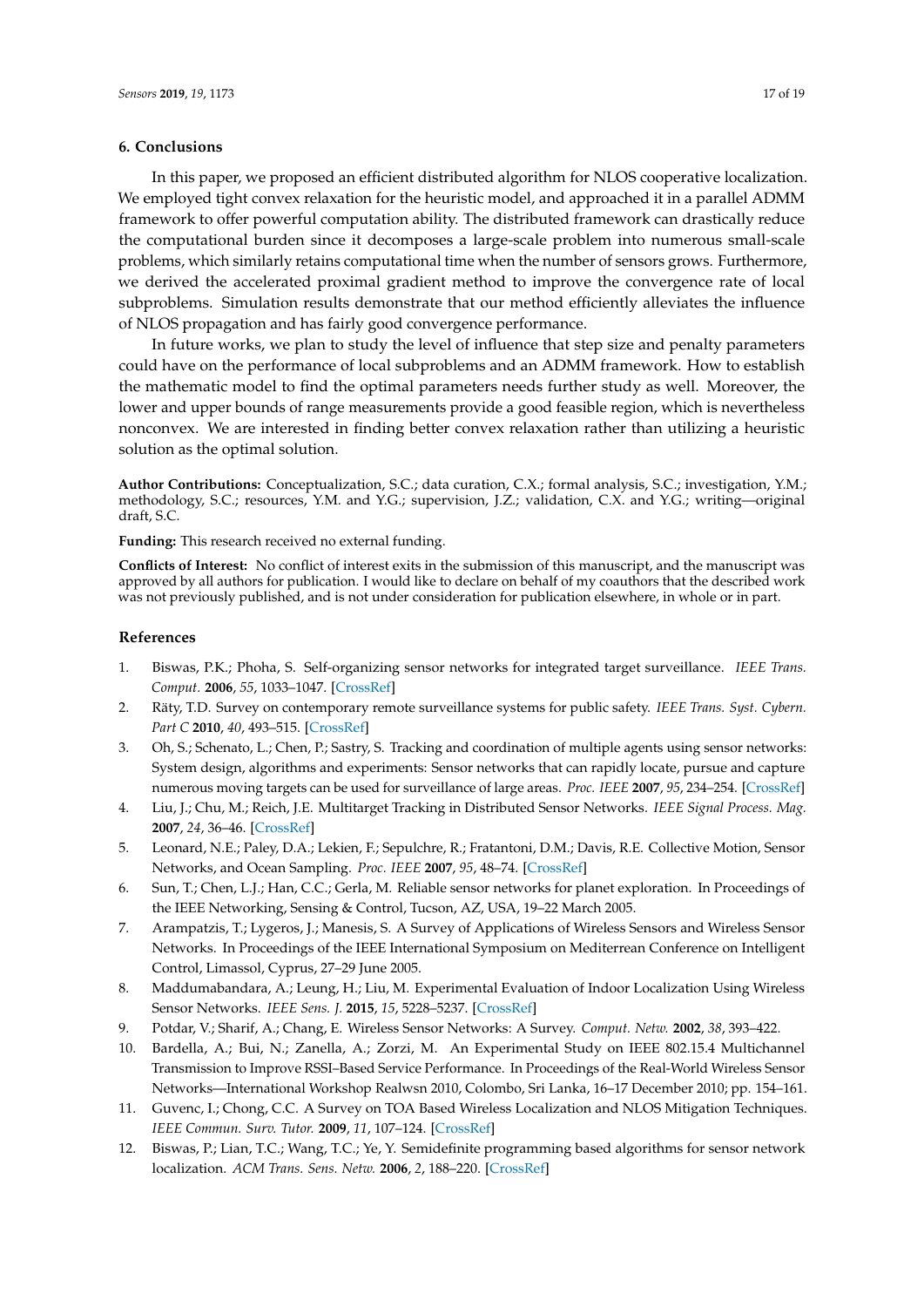- <span id="page-17-1"></span>13. Biswas, P.; Liang, T.C.; Toh, K.C.; Ye, Y.; Wang, T.C. Semidefinite Programming Approaches for Sensor Network Localization With Noisy Distance Measurements. *IEEE Trans. Autom. Sci. Eng.* **2006**, *3*, 360–371. [\[CrossRef\]](http://dx.doi.org/10.1109/TASE.2006.877401)
- <span id="page-17-0"></span>14. Wang, Z.; Zheng, S.; Ye, Y.; Boyd, S. Further Relaxations of the Semidefinite Programming Approach to Sensor Network Localization. *SIAM J. Optim.* **2008**, *19*, 655–673. [\[CrossRef\]](http://dx.doi.org/10.1137/060669395)
- <span id="page-17-2"></span>15. Tomic, S.; Beko, M.; Rui, D. 3-D Target Localization in Wireless Sensor Network Using RSS and AoA Measurements. *IEEE Trans. Veh. Technol.* **2017**, *66*, 3197–3210. [\[CrossRef\]](http://dx.doi.org/10.1109/TVT.2016.2589923)
- <span id="page-17-3"></span>16. Tseng, P. *Second-Order Cone Programming Relaxation of Sensor Network Localization*; Society for Industrial and Applied Mathematics: Philadelphia, PA, USA, 2007; pp. 156–185.
- <span id="page-17-4"></span>17. Oguz-Ekim, P.; Gomes, J.P.; Xavier, J.; Oliveira, P. Robust Localization of Nodes and Time-Recursive Tracking in Sensor Networks Using Noisy Range Measurements. *IEEE Trans. Signal Process.* **2011**, *59*, 3930–3942. [\[CrossRef\]](http://dx.doi.org/10.1109/TSP.2011.2153848)
- <span id="page-17-5"></span>18. Keller, Y.; Gur, Y. A Diffusion Approach to Network Localization. *IEEE Trans. Signal Process.* **2011**, *59*, 2642–2654. [\[CrossRef\]](http://dx.doi.org/10.1109/TSP.2011.2122261)
- <span id="page-17-6"></span>19. Korkmaz, S.; Veen, A.J.V.D. Robust localization in sensor networkswith iterative majorization techniques. In Proceedings of the IEEE International Conference on Acoustics, Speech and Signal Processing, Taipei, Taiwan, 19–24 April 2009; pp. 2049–2052.
- <span id="page-17-7"></span>20. Soares, C.; Xavier, J.; Gomes, J. Simple and Fast Convex Relaxation Method for Cooperative Localization in Sensor Networks Using Range Measurements. *IEEE Trans. Signal Process.* **2015**, *63*, 4532–4543. [\[CrossRef\]](http://dx.doi.org/10.1109/TSP.2015.2454853)
- <span id="page-17-8"></span>21. Chen, A.I.; Ozdaglar, A. A fast distributed proximal-gradient method. In Proceedings of the 2012 50th Annual Allerton Conference on Communication, Control, and Computing (Allerton), Monticello, IL, USA, 1–5 October 2012; pp. 601–608.
- <span id="page-17-9"></span>22. Cheung, K.W.; So, H.C. A multidimensional scaling framework for mobile location using time-of-arrival measurements. *IEEE Trans. Signal Process.* **2005**, *53*, 460–470. [\[CrossRef\]](http://dx.doi.org/10.1109/TSP.2004.840721)
- <span id="page-17-10"></span>23. Shi, Q.; He, C.; Chen, H.; Jiang, L. Distributed Wireless Sensor Network Localization Via Sequential Greedy Optimization Algorithm. *IEEE Trans. Signal Process.* **2010**, *58*, 3328–3340. [\[CrossRef\]](http://dx.doi.org/10.1109/TSP.2010.2045416)
- <span id="page-17-11"></span>24. Srirangarajan, S.; Tewfik, A.H.; Luo, Z.Q. Distributed sensor network localization using SOCP relaxation. *IEEE Trans. Wirel. Commun.* **2008**, *7*, 4886–4895. [\[CrossRef\]](http://dx.doi.org/10.1109/T-WC.2008.070241)
- <span id="page-17-12"></span>25. Chan, F.K.W.; So, H.C. Accurate Distributed Range-Based Positioning Algorithm for Wireless Sensor Networks. *IEEE Trans. Signal Process.* **2009**, *57*, 4100–4105. [\[CrossRef\]](http://dx.doi.org/10.1109/TSP.2009.2022354)
- <span id="page-17-13"></span>26. Simonetto, A.; Leus, G. Distributed Maximum Likelihood Sensor Network Localization. *IEEE Trans. Signal Process.* **2014**, *62*, 1424–1437. [\[CrossRef\]](http://dx.doi.org/10.1109/TSP.2014.2302746)
- <span id="page-17-14"></span>27. Boyd, S.; Parikh, N.; Chu, E.; Peleato, B.; Eckstein, J. Distributed Optimization and Statistical Learning via the Alternating Direction Method of Multipliers. *Found. Trends Mach. Learn.* **2010**, *3*, 1–122. [\[CrossRef\]](http://dx.doi.org/10.1561/2200000016)
- <span id="page-17-15"></span>28. Erseghe, T. A Distributed and Maximum-Likelihood Sensor Network Localization Algorithm Based Upon a Nonconvex Problem Formulation. *IEEE Trans. Signal Inf. Process. Netw.* **2015**, *1*, 247–258. [\[CrossRef\]](http://dx.doi.org/10.1109/TSIPN.2015.2483321)
- <span id="page-17-16"></span>29. Piovesan, N.; Erseghe, T. Cooperative Localization in WSNs: A Hybrid Convex/non-Convex Solution. *IEEE Trans. Signal Inf. Process. Netw.* **2016**, *4*, 162–172. [\[CrossRef\]](http://dx.doi.org/10.1109/TSIPN.2016.2639442)
- <span id="page-17-17"></span>30. Setlur, P.; Smith, G.E.; Ahmad, F.; Amin, M.G. Target Localization with a Single Sensor via Multipath Exploitation. *IEEE Trans. Aerosp. Electron. Syst.* **2012**, *48*, 1996–2014. [\[CrossRef\]](http://dx.doi.org/10.1109/TAES.2012.6237575)
- 31. Leitinger, E.; Meissner, P.; Rudisser, C.; Dumphart, G.; Witrisal, K. Evaluation of Position-Related Information in Multipath Components for Indoor Positioning. *IEEE J. Sel. Areas Commun.* **2015**, *33*, 2313–2328. [\[CrossRef\]](http://dx.doi.org/10.1109/JSAC.2015.2430520)
- <span id="page-17-18"></span>32. Ma, Y.; Zhou, L.; Liu, K.; Wang, J. Iterative Phase Reconstruction and Weighted Localization Algorithm for Indoor RFID-Based Localization in NLOS Environment. *IEEE Sens. J.* **2014**, *14*, 597–611. [\[CrossRef\]](http://dx.doi.org/10.1109/JSEN.2013.2286220)
- <span id="page-17-19"></span>33. Gao, Z.; Ma, Y.; Liu, K.; Miao, X.; Zhao, Y. An Indoor Multi-Tag Cooperative Localization Algorithm Based on NMDS for RFID. *IEEE Sens. J.* **2017**, *17*, 2120–2128. [\[CrossRef\]](http://dx.doi.org/10.1109/JSEN.2017.2664338)
- <span id="page-17-20"></span>34. Ghari, P.M.; Shahbazian, R.; Ghorashi, S.A. Wireless Sensor Network Localization in Harsh Environments Using SDP Relaxation. *IEEE Commun. Lett.* **2016**, *20*, 137–140. [\[CrossRef\]](http://dx.doi.org/10.1109/LCOMM.2015.2498179)
- <span id="page-17-21"></span>35. Chen, H.; Wang, G.; Wang, Z.; So, H.C.; Poor, H.V. Non-Line-of-Sight Node Localization Based on Semi-Definite Programming in Wireless Sensor Networks. *IEEE Trans. Wirel. Commun.* **2012**, *11*, 108–116. [\[CrossRef\]](http://dx.doi.org/10.1109/TWC.2011.110811.101739)
- <span id="page-17-22"></span>36. Vaghefi, R.M.; Buehrer, R.M. Cooperative Localization in NLOS Environments Using Semidefinite Programming. *IEEE Commun. Lett.* **2015**, *19*, 1382–1385. [\[CrossRef\]](http://dx.doi.org/10.1109/LCOMM.2015.2442580)